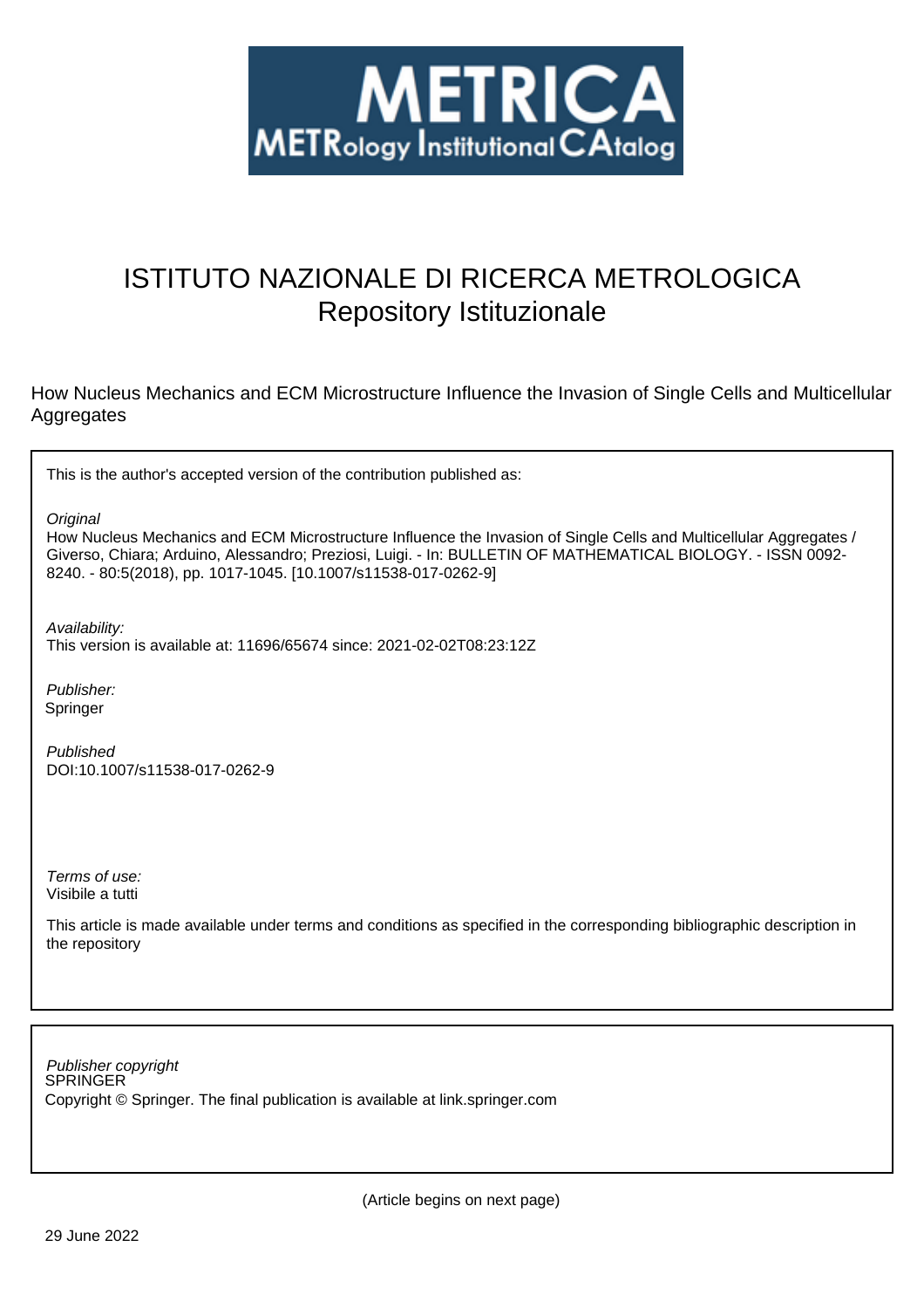**How nucleus mechanics and ECM microstructure influence the invasion of single cells and multicellular aggregates**

## **Authors**

Chiara Giverso<sup>a,b\*</sup>, Alessandro Arduino<sup>c,d</sup>, Luigi Preziosi<sup>b</sup>

## **Author affiliation**

<sup>a</sup> Istituto Nazionale di Alta Matematica "F. Severi", Città Universitaria, P.le Aldo Moro 5, 00185 Rome, Italy

<sup>b</sup> Department of Mathematical Sciences, Politecnico di Torino, Corso Duca degli Abruzzi 24, 10129 Turin, Italy

<sup>c</sup> Department of Energy, Politecnico di Torino, Corso Duca degli Abruzzi 24, 10129 Turin, Italy

<sup>d</sup> Istituto Nazionale di Ricerca Metrologica, Strada delle Cacce 91, 10135 Turin, Italy

\* Correspondence should be addressed to: chiara.giverso@polito.it

Published journal article available at DOI: https://doi.org/10.1007/s11538-017-0262-9

Copyright © Springer. The final publication is available at link.springer.com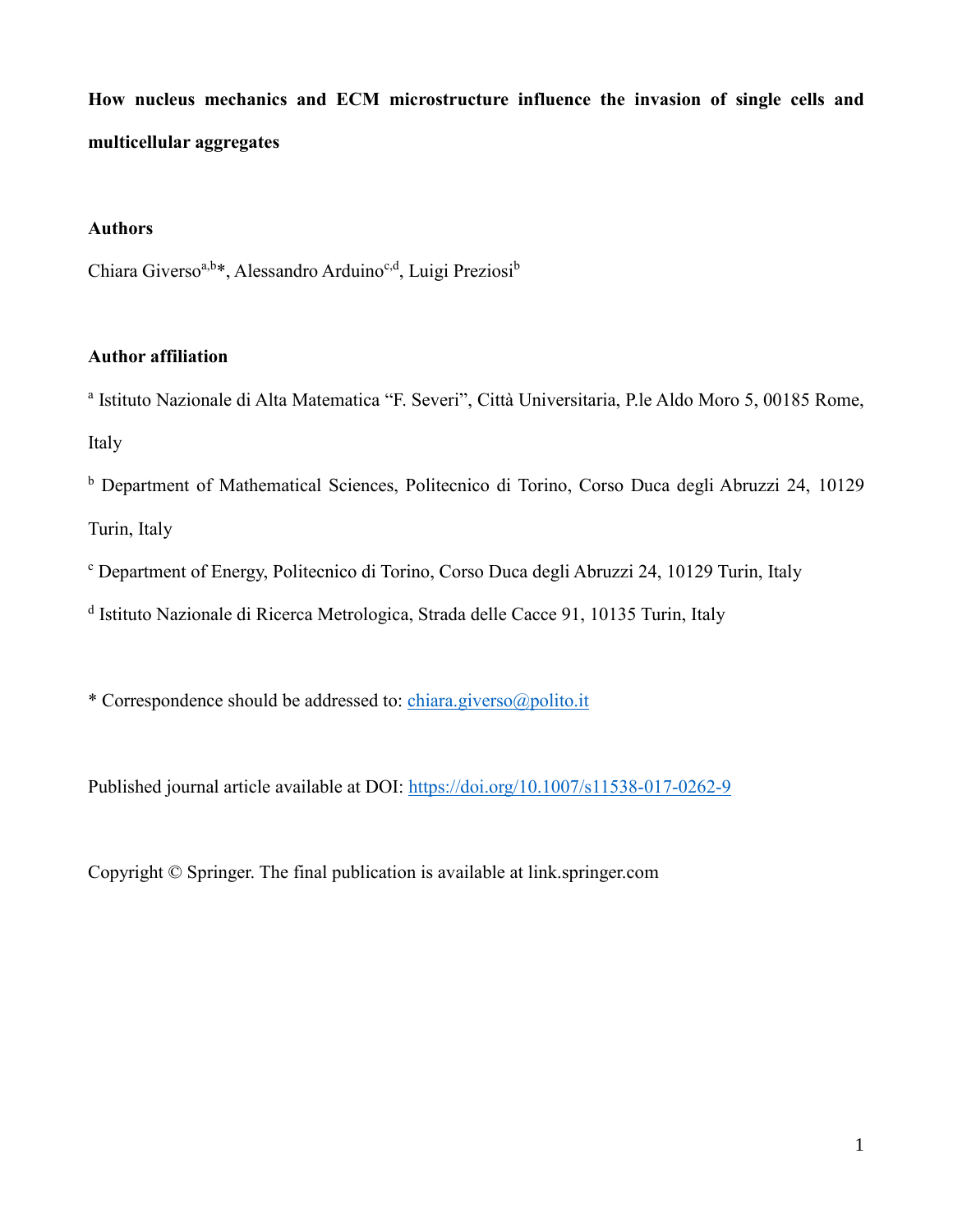## How Nucleus Mechanics and ECM Microstructure Influence the Invasion of Single Cells and Multicellular Aggregates.

Chiara Giverso · Alessandro Arduino · Luigi Preziosi

Received: date / Accepted: date

Abstract In order to move in a three-dimensional extracellular matrix, the nucleus of a cell must squeeze through the narrow spacing among the fibers and, by adhering to them, the cell needs to exert sufficiently strong traction forces. If the nucleus is too stiff, the spacing too narrow, or traction forces too weak, the cell is not able to penetrate the network. In this article we formulate a mathematical model based on an energetic approach, for cells entering cylindrical channels composed of extracellular matrix fibers. Treating the nucleus as an elastic body covered by an elastic membrane, the energetic balance leads to the definition of a necessary criterium for cells to pass through the regular network of fibers, depending on the traction forces exerted by the cells (or possibly passive stresses), the stretchability of the nuclear membrane, the stiffness of the nucleus, and the ratio of the pore size within the extracellular matrix with respect to the nucleus diameter. The obtained results highlight the importance of the interplay between mechanical properties of the cell and microscopic geometric characteristics of the extracellular matrix and give an estimate for a critical value of the pore size that represents the physical limit of migration and can be used in tumor growth models to predict their invasive potential in thick regions of ECM.

Keywords Cell migration · Cancer invasion · metastasis

PACS 87.17.Jj · 87.17.Rt

C. Giverso

Istituto Nazionale di Alta Matematica "F. Severi", Città Universitaria P.le Aldo Moro 5, 00185 Roma, Italy – Department of Mathematical Sciences, Politecnico di Torino, Corso Duca degli Abruzzi 24, 10129 Torino, Italy E-mail: chiara.giverso@polito.it

A. Arduino

Department of Energy, Politecnico di Torino, Corso Duca degli Abruzzi 24, 10129 Torino, Italy Istituto Nazionale di Ricerca Metrologica, Strada delle Cacce 91, 10135 Torino, Italy

L. Preziosi

Department of Mathematical Sciences, Politecnico di Torino, Corso Duca degli Abruzzi 24, 10129 Torino, Italy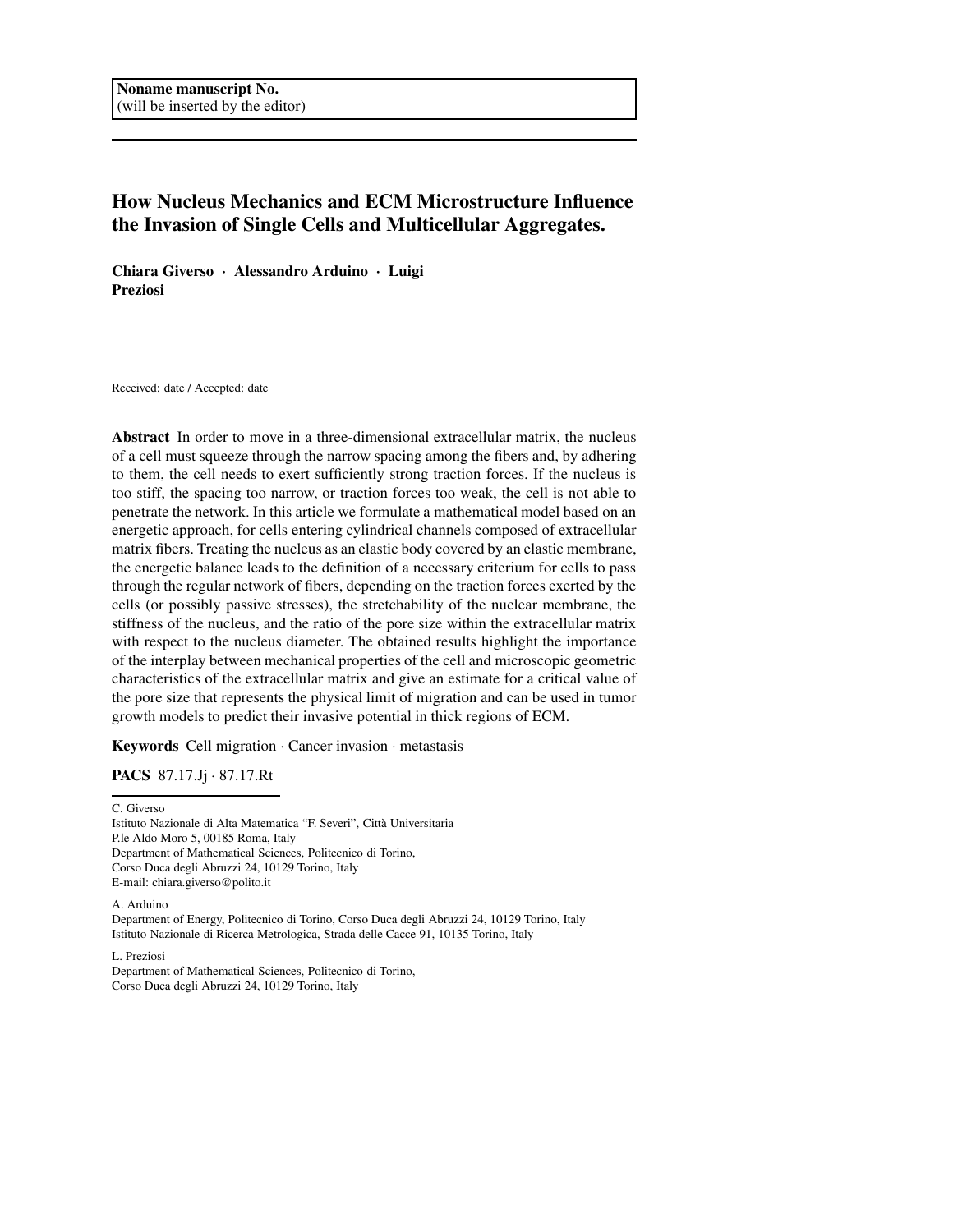#### Mathematics Subject Classification (2000) 92B05 · 92C15 · 92C42 · 92C17

#### **Highligth**

In recent years, an increasing number of experimental works have been proposed to assess the cellular properties and functions involved in cell migration inside three-dimensional (3D) environments. In fact, when cells encounter narrow constrictions inside the 3D extracellular matrix (ECM), migration requires substantial cell deformation. In particular, biological experiments show that while the cytoplasm is very flexible and able to accommodate nearly any pore size, the cell nucleus (which is 5 to 10-fold stiffer than the cytoplasm) might be unable to squeeze through narrow pores, setting a critical pore size below which cell migration is abrogated. The rigidity of the cell nucleus, as demonstrated by a number of experimental works, is primarily derived from the chromatin mechanics inside the nucleus and the expression and assembly of lamins as part of the nuclear lamina. Thus, the description of 3D migration involves taking into account the nuclear mechanical characteristics, the ECM microstructure (that can be possibly modulated by the MMP secretion) and the ability of cells to actively generate the forces that propel the cell through constrained spaces.

On the basis of these biological observations, in this article we formulate a mathematical model based on an energetic approach, for cells entering cylindrical channels composed of extracellular matrix fibers. Treating the nucleus as an elastic body covered by an elastic membrane, the energetic balance leads to the definition of a necessary criterium for cells to pass through the regular network of fibers, depending on the stretchability of the nuclear membrane, the stiffness of the nucleus, the ECM pore size (compared to the nucleus diameter) and either the traction forces exerted by the cells or the passive stresses acting on the cell. We also show that the results obtained for a single cell migrating inside a cylindrical channel can be used into macroscopic tumor growth models to predict their invasive potential in thick regions of ECM.

The analytical and numerical results are discussed with respect to the biological data reported in literature for the parameters involved in the model and they reflect the biological findings that cell migratory capability depends upon size and deformability of the nucleus, due both to its solid interior and its elastic envelope, demonstrating the existence of a "physical limit" of migration.

#### 1 Introduction

Acquiring an ability to move through the extracellular matrix and across membranes is a fundamental step in the invasion and spread of metastatic cancer cells [11, 20, 50, 54, 70]. Thus, in recent years an increasing number of experimental works, including Boyden chambers [58], Matrigel migration assays [58] and microfluidic platforms [20] have been proposed to assess the cellular properties and functions involved in cell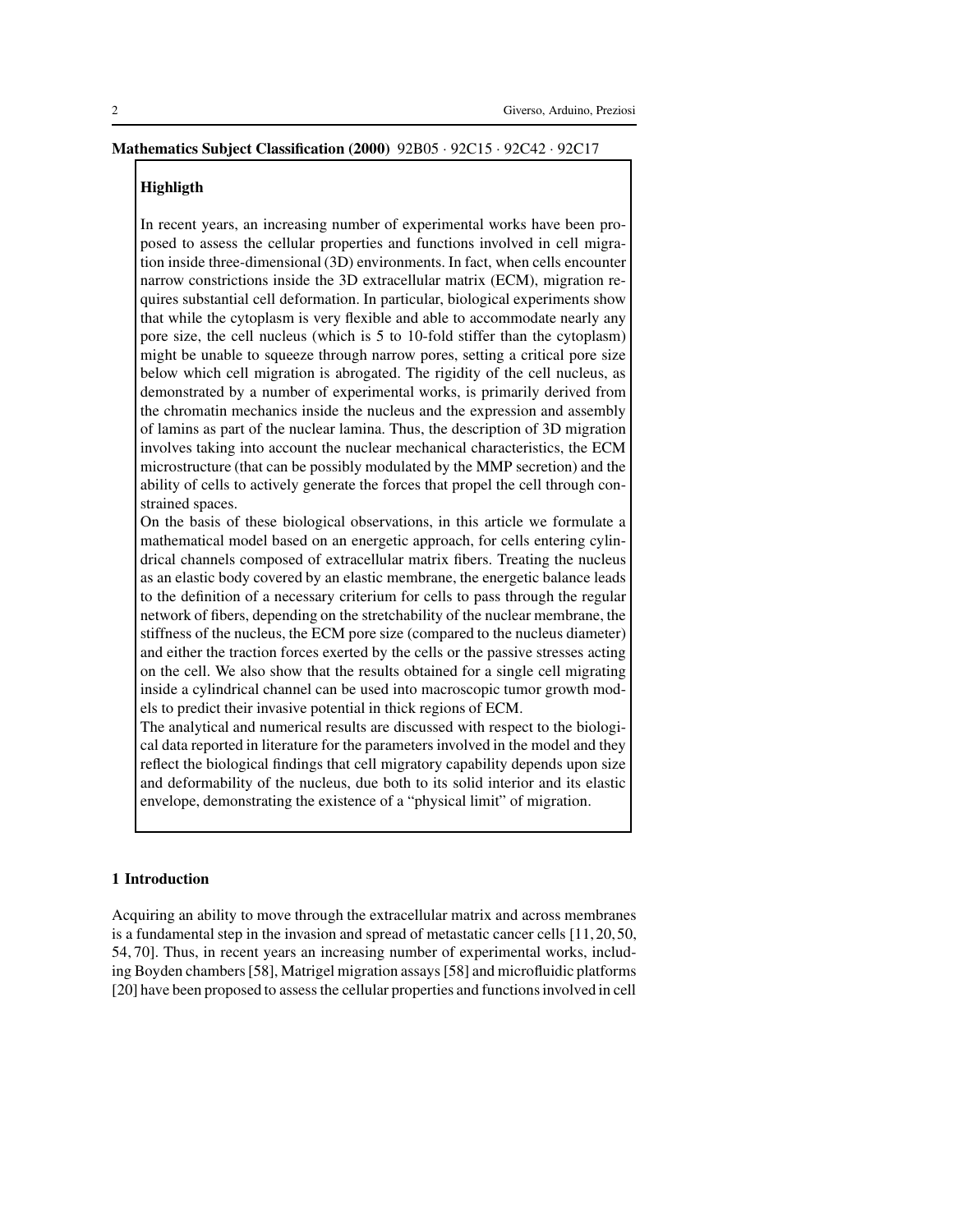migration. While most of such experiments are performed on flat two-dimensional (2D) surfaces, cell motility in vivo typically takes place in a three-dimensional (3D) environment and biological tests on 3D migration [2, 5, 16, 18, 32, 47] indicate that in vivo cell motion can substantially differ to that on 2D substrates, since the geometric microscopic characteristics of the ECM may constitute a steric obstacle to cell motion [19, 32, 33, 70]. Indeed, in many cases the openings in 3D extracellular environments range from 2-30 µm in diameter [66] and hence might be substantially smaller than the cell diameter. When cells encounter these constrictions in the interstitial space, migration is supported by substantial deformation that allows cells to adapt their shape to the more rigid fibrillar network, and possibly by the localized production of proteolytic enzymes (e.g., Matrix Metalloproteinases, MMPs) that degrade matrix components and remove constricting fibers [15–18,33,38,47,51,53,69]. In particular, experiments [56, 57] show that whilst the cytoplasm is very flexible and able to accommodate nearly any pore size (including  $1 \mu m^2$  gaps in collagen gels and  $0.8 \mu m^2$  pores of polycarbonate membranes), the cell nucleus is 5 to 10-fold stiffer than the surrounding cytoplasm and, with a typical diameter of 3-10 µm, might be larger than the ECM fiber spacing [11]. During MMP-independent migration (i.e., when the proteolytic machinery is inhibited) and in spite of cell cytoplasm protrusions into the ECM trying to pull the nucleus inside, the stiff nucleus may be unable to squeeze through narrow pores, setting a critical pore size below which MMPinhibited cells remain trapped [70]. This critical pore cross-section leads to the abrogation of migration and is estimated to be of the order of 10 % of the original nucleus cross-section (i.e.,  $\approx$  7  $\mu$ m<sup>2</sup> for tumor cells,  $\approx$  4  $\mu$ m<sup>2</sup> for T cells and  $\approx$  2  $\mu$ m<sup>2</sup> for neutrophils), irrespective of cell type and constitutive nuclear shape, and was defined as the "physical limit of migration" [70]. Residual migration below the critical pore size is strongly dependent on MMP-dependent ECM cleavage that partially degrades the fibres and enlarges matrix pore diameters to create a path for ECM invasion. Thus, alongside the size of network pores, which can be modulated by the MMP secretion, an ultimate rate-limiting physico-chemical determinants of cell migration [70] is the deformability of the nucleus in response to space constraints [11, 16, 18, 47]. This in turn depends on its composition and its mechano-coupling to the cytoskeleton and the surrounding environment [70].

Concerning the structure of the nucleus, it consists of dense genetic materials, called chromatin, surrounded by a lipid bilayer envelope with underlying networks of fibrous structural proteins, referred to as nuclear lamina [19, 20]. The nuclear lamina consists of a dense fibrillar network of type V-intermediate filaments, the lamins and lamin-associated proteins [70]. The rigidity, or deformability, of the cell nucleus, as demonstrated by a number of experimental works, is primarily derived from these two components: the level of chromatin compaction, which defines the physical compression limit [11, 14, 21, 38], and the expression and assembly of lamins as part of the nuclear lamina, which control nuclear shape and the pliability of the nucleus [6, 11, 14, 28, 34, 38, 39, 70]. In turn, lamin expression and the level of chromatin compaction are regulated by a number of mechanisms, with the ECM stiffness and pore size important contributors [38]. Indeed, nuclear lamina organization allows specific interactions with the cytoskeleton to the outside (through the Linker of Nucleoskeleton and Cytoskeleton, LINC), and with the intranuclear skeleton to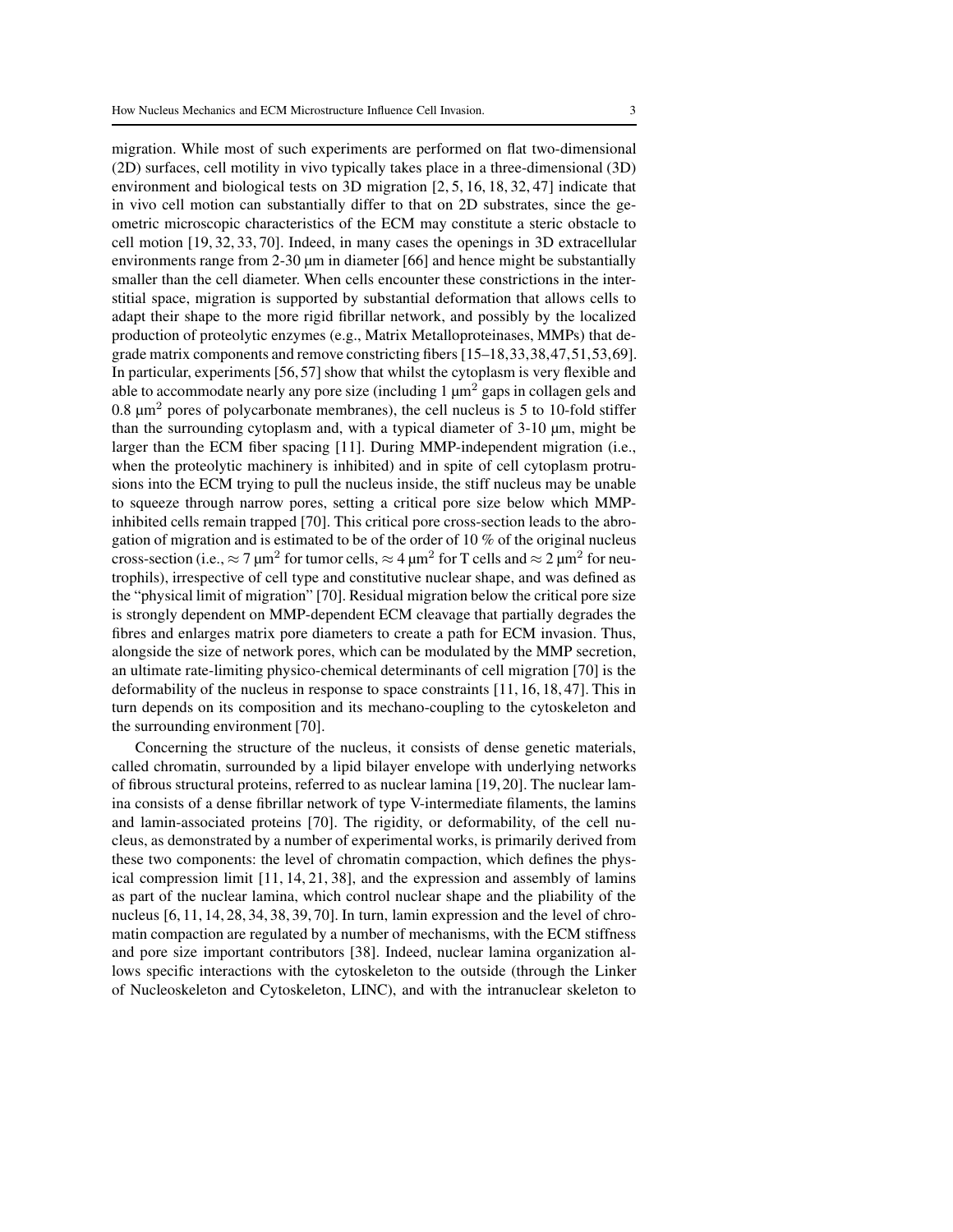the inside (by direct and indirect associations) [33, 41]. Even chromatin, as part of the nucleoskeleton, is responsible for the mechanical coupling of the nucleus to the cytoskeleton to facilitate efficient cell migration and mechano-transduction [14, 21]. Hence, forces generated by the cytoskeleton, in response to the extracellular environment, can be transmitted to the nucleus and chromatin via physical links on the nuclear envelope and the lamin meshwork [43] and they can directly trigger changes in nuclear structures [33]. Thus, several experimental works have addressed the influence of the adhesive properties and active force generation of cells on their penetration of microchannels [25, 40, 51], drawing attention to the interplay between the mechanical properties of the cell nucleus, its connection to the cytoskeleton, as well as the geometrical properties of the environment [19, 32, 33, 70]. In particular, rather than the actual density of the ECM, it is the microscopic morphological characteristics of the extracellular environment that influence migration speed [70], since the same ECM fiber density can be achieved with either thinner fibers and smaller spacings among them on thicker fibers and larger spacings. Thus, modeling 3D migration involves taking into account the nuclear characteristics [16, 18, 47], the ECM microstructure [70] and the ability of cells to actively generate the forces that propel the cell through constrained spaces.

On the basis of these biological observations, Giverso et al. [22] identified a criterium of penetration based on an energetic argument. The criterium involves the ratio of quantities related to the adhesion forces exerted by the cells and either the stiffness of the nuclear membrane (in the case in which the nucleus is treated as an elastic membrane including a viscous liquid) or the Young's modulus of the nucleus (when it is treated as an elastic body). This ratio need to be compared to a function of the ratio of the ECM pore size with respect to the nucleus diameter, which then is in charge of describing the geometric characteristics of the ECM. In particular, it was demonstrated that if the size ratio is too restrictive then the cell cannot penetrate the ECM channel. Nevertheless, keeping the same geometrical characteristics, cell clones with higher traction abilities or softer nuclei might be able to invade the surrounding extracellular environment. Further, Giverso et al. [22] also found that modeling the nucleus only as an elastic membrane is not fully satisfactory, giving rise to certain paradoxes and concluded that it is more realistic to model the nucleus as an elastic solid.

However, as previously stated, the evidence that cells with softer perinuclear membranes are more motile in thick ECM [6, 11, 28, 34, 39, 70] suggests it is necessary to consider how the mechanical properties of both the nucleus and of the nuclear envelope determine cell mechanical properties and affect cell migration. Therefore, in the present paper we extend the preliminary work in [22] and propose a comprehensive mathematical model (see Section 2) based on an energetic approach, capable of describing the deformation of the initially spherical nucleus, treated as an elastic membrane surrounding an elastic solid nucleus, into an elongated deformed one, that can move inside a channel composed of ECM. While the ECM structure is highly complex in vivo, comprising of regions with strongly varying local densities [68], we consider the ECM as a structure of parallel cylindrical channels composed of fibers and bundles that provide directional guidance cues to cells. The resulting penetration criterium for a single cell entering an ECM channel is formulated and discussed in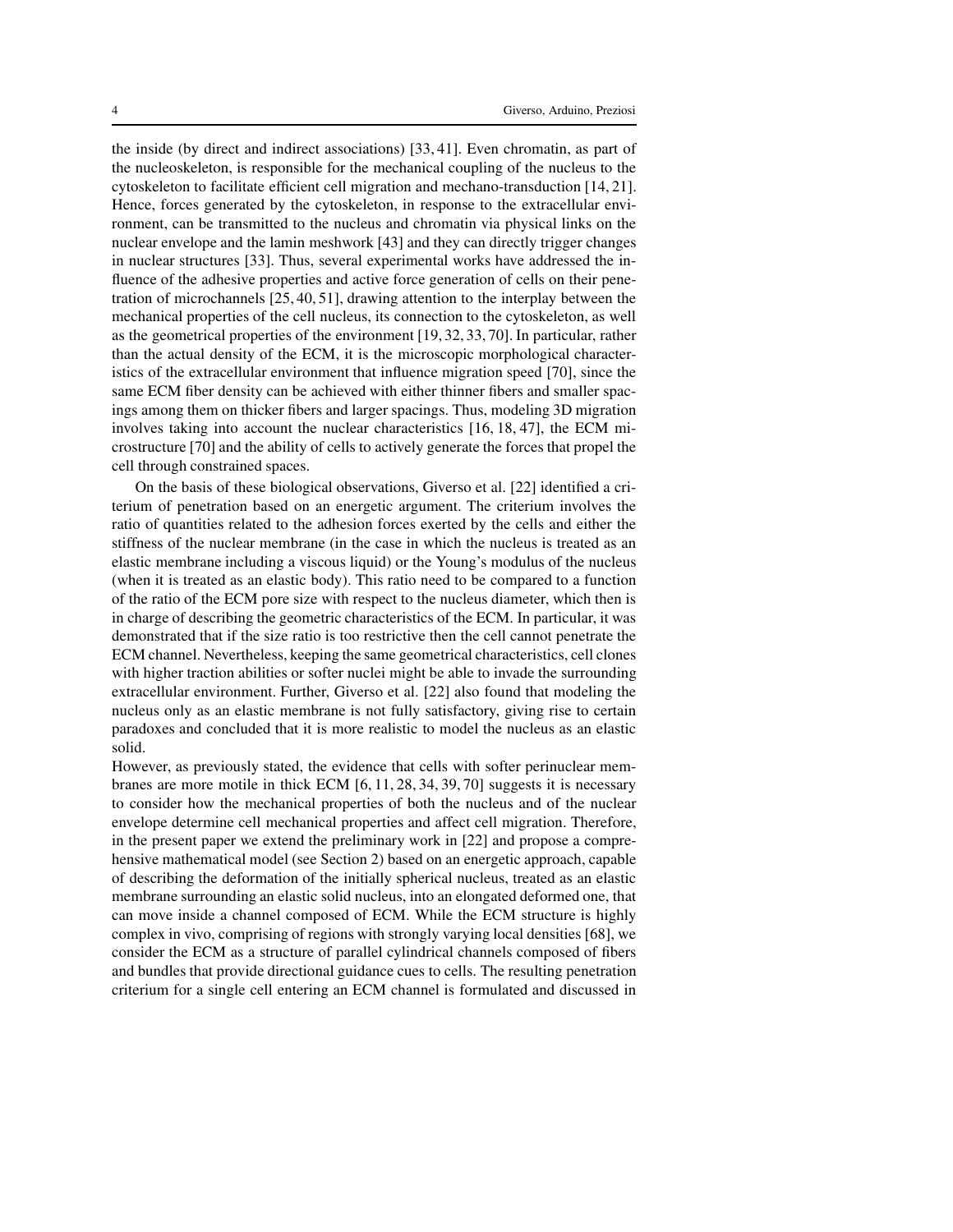Section 3. Then, based on the biological observation that the same phenomenon encountered for single cell migration in a 3D environment characterizes the invasion of multicellular spheroids in dense ECMs [70, 71], the results derived analytically using the energetic approach are extended in Section 4 to model the growth of cellular aggregates, following the work by Arduino et al. [1]. Applying the criterium deduced in this work to the growth of multicellular spheroids allows us to discriminate whether aggregates of tumor cells are able to invade the surrounding fibrous environment and when they can be segregated by thicker zones of ECM and porous membranes, as shown in [70].

#### 2 Energy Balance Model

In order to penetrate a 3D extra-cellular matrix, cells need to deform and squeeze through the fiber network. In particular and as observed in the introduction, the nucleus (the stiffest organelle inside the cell) demands a substantial energy expenditure to deform sufficiently for penetration through smaller pores. This energetic cost is irrelevant when the cell is crawling on 2D substrata or in 3D networks with typical interfiber distances larger than the nuclear dimension, but increases considerably when the available spacing between the fibers is much smaller than the dimension of the nucleus. In this case nuclear deformation becomes a limiting factor to cell migration [71].

In the following evaluation, we assume that all the energy is spent deforming the elastic nuclear membrane and the internal solid nucleus, described as an elastic material, whereas the cytoplasm is treated as an inviscid liquid that can easily adapt to fit any channel size, so that the energetic contribution related to the deformation of it and the cell membrane can be neglected. The required energy might be provided both by the cell myosin-actin-focal adhesion machinery and by stress passively acting on the cell (i.e., fluid flow in microfluidic devices or the pressure of surrounding cells in multicellular aggregates). Hence, the paper develops under the requirement that for a cell to enter a channel, the energy needed to deform the nucleus and its membrane should be smaller than the work actively generated by the cell (i.e., through the integrin-mediated cytoskeletal contraction) and passively exerted on the cell (i.e., through stresses acting on the cell). Denoting respectively with  $W_{active}$  and  $W_{passive}$ these two contributions, the criterium for cell entrance inside a channel reads

$$
\mathcal{W}_{active} + \mathcal{W}_{passive} \geq \mathcal{W}_{def} := \mathcal{W}_{def}^S + \mathcal{W}_{def}^V,
$$
\n(1)

where we distinguished the energy related to membrane extension,  $\mathcal{W}_{def}^S$ , and the one related to bulk compression  $\mathcal{W}_{def}^V$ . Therefore, on the l.h.s. of eq. (1) we have the active and passive work, related to cell adhesion and stress, whereas on the r.h.s. we have the energy required to deform the cell. The cell can enter the channel only if the former is bigger than or, at worst, equal to the latter.

In the following, we will apply the criterium  $(1)$  to model the entrance of a single cell inside a cylindrical channel composed of ECM and we will explain in details how the different terms in inequality (1) have been derived. In particular, we observe that for the case of a single cell moving inside an extracellular environment in the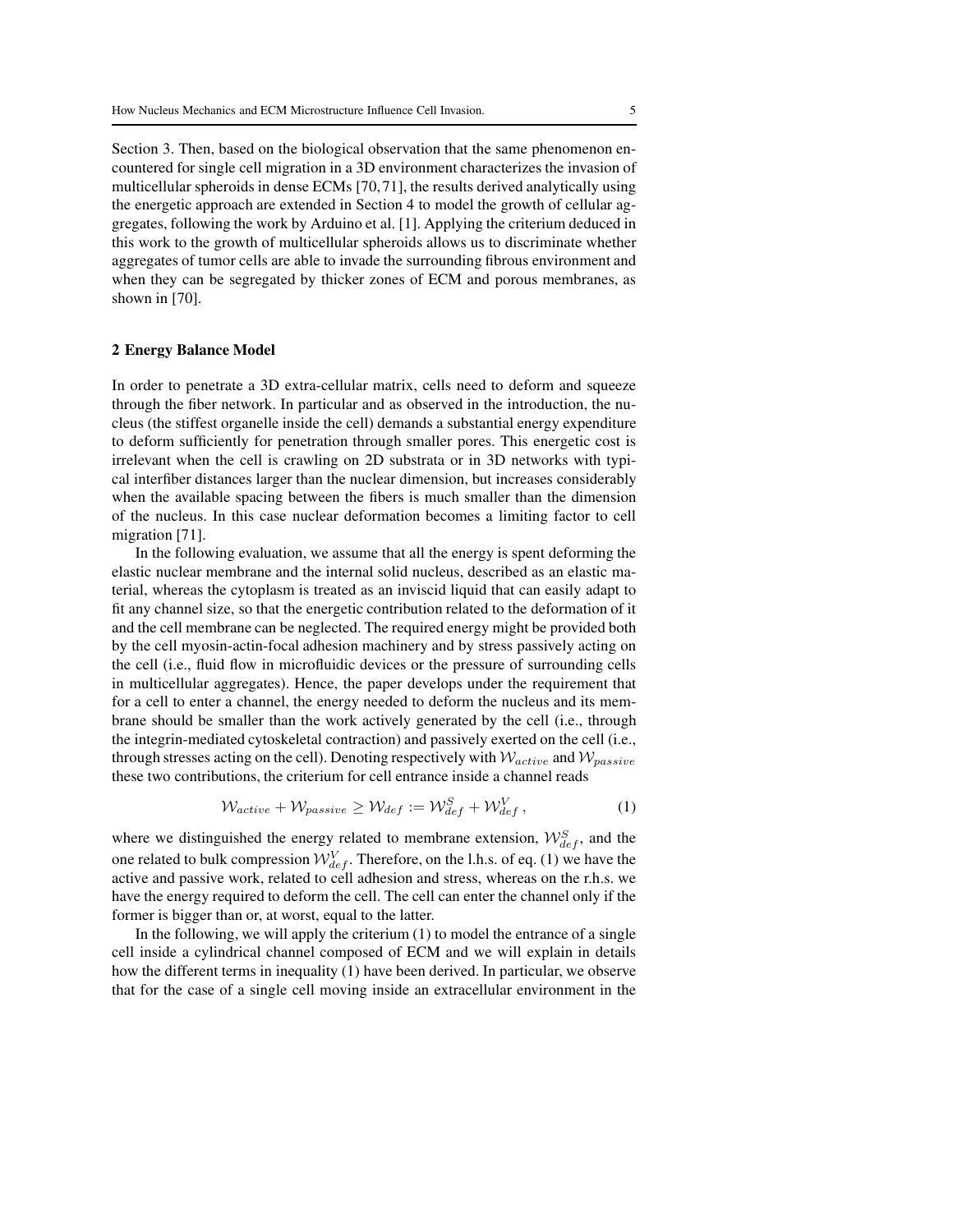absence of fluid flows the deformation of the nucleus is mainly achieved by virtue of the integrin-mediated active forces generated by cytoskeleton contraction (see Section 2.2). Then, the criterium (1) can be detailed also for the motion of multicellular aggregates, in which case the passive contribution related to the growth of the aggregate cannot be neglected (see Section 4).

#### 2.1 Deformation energy of the cell nucleus

Experimental evidences [65,70] suggest that when the cell is forced to cross channels of sterically limiting geometries, the central nucleus acquires an elongated shape oriented along the cell long-axis direction. Thus, we tackle the problem by considering that the initial spherical nucleus of radius  $R_n$  deforms into a prolate ellipsoidal nucleus, with minor semi-axes equal to the radius of the channel pore,  $R_p$ , preserving the total volume of the nucleus. In [22] it was shown that, while considering a cigarlike shape for the deformed nucleus leads to a more complicated analytical criterium, it yields quantitatively similar results.

As evident by the r.h.s. of eq. (1), the deformability of the nucleus mainly stems for two factors: the mechanical behavior of the chromatin inside the nucleus taken care in  $W_{def}^V$  and the expression and assembly of lamins as part of the nuclear envelope taken care in  $\mathcal{W}_{def}^S$ . Without going through the microscopic description of the mechanisms involved, which are still under study from an experimental point of view, the energy  $W_{def}^S$  can be approximated by the energy required to increase the surface area [13, 24]

$$
\mathcal{W}_{def}^S = \lambda(\Delta S)\Delta S^2\,,\tag{2}
$$

where  $\lambda(\Delta S)$  is the area stretch modulus and  $\Delta S$  is the increase in the surface area of the cell as it passes from an initial spherical shape to its final conformation. In a first approximation  $\lambda(\Delta S)$  can be considered constant, i.e.,  $\lambda(\Delta S) = \lambda_0$ , but in general it can depend on the stretch experienced by the membrane. In particular, a maximum stretched area  $(S_{max})$  might exist and in Section 3 both cases will be considered. More refined relations for the membrane energy might be considered [29, 59–61].

Nevertheless, eq. (2) permits easier analytical computations and it has been shown to well represent cell behavior, at least within a certain range of deformations [13].

The increment in the surface area  $\Delta S$  can be easily computed under the assumption that the volume of the deformed nucleus is equal to the volume of the initially spherical nucleus,  $V_{sphere}$ , so that

$$
\Delta S = S_{ellips} - S_{sphere} = 2\pi R_p^2 \left( 1 + \frac{h_e}{R_p e} \sin^{-1}(e) \right) - 4\pi R_n^2 \tag{3}
$$

where  $e =$  $\overline{\phantom{a}}$ 1 −  $R_p^2$  $\frac{R_{p}^{2}}{h_{e}^{2}},\,h_{e}\,=\,\frac{R_{n}^{3}}{R_{p}^{2}}$  $R_p^2$ is the longer semi-axis of the prolate ellipsoidal nucleus (see Fig. 1(b)). By defining the dimensionless quantity  $\tilde{R}_p = R_p/R_n$ , eq. (3)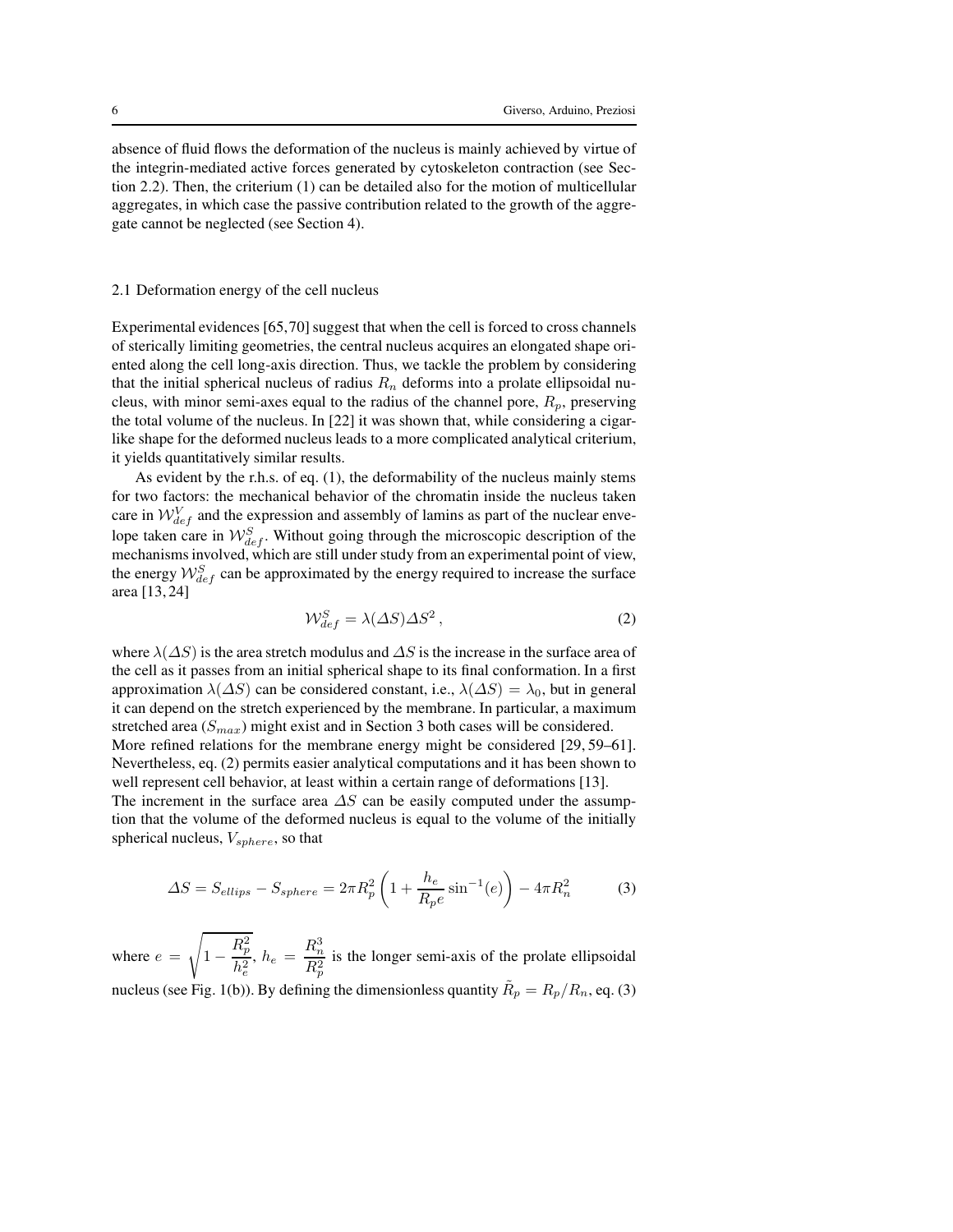reduces to

$$
\Delta S = 4\pi R_n^2 \left[ \frac{1}{2} \tilde{R}_p^2 \left( 1 + \frac{\sin^{-1}\left(\sqrt{1 - \tilde{R}_p^6}\right)}{\tilde{R}_p^3 \sqrt{1 - \tilde{R}_p^6}} \right) - 1 \right],\tag{4}
$$

so that  $\frac{\mathcal{W}_{def}^S}{\mathcal{M}_{def}}$  $\frac{r \nu_{def}}{(4 \pi R_n^2)^2}$  is a function of  $\tilde{R}_p$ .

On the other hand, to compute the second term on the r.h.s. of eq. (1), we must calculate the deformation experienced by the solid bulk of the cell nucleus by assuming a proper constitutive equation, that represents the response of the material to deformations. While recent experiments [10, 12, 26] suggest a viscoelastic behavior of the cell nucleus, given the typical cell velocity range  $(0.3 - 5 \mu m/h [68, 70]$ , during MMP-independent migration) and the typical deformation and displacement required for nucleus entrance inside the channel (at least equal to the nucleus radius, i.e.  $1.5 - 5\mu$ m [11]), the time-scale required for cell entrance inside the channel will be orders of magnitude greater than typical nucleus relaxation times (estimated to be in the order of 20 seconds [26]). Hence the viscous contribution can be neglected and it is reasonable to approximate the nuclear mechanical behavior through a non-linear elastic constitutive law, such as the neo-Hookean one. Here, the stored elastic energy per unit volume is

$$
\mathcal{W}^V = \frac{\mu}{2} \left[ \text{tr}(\overline{\mathbb{C}}) - 3 \right] + \frac{k}{2} (J - 1)^2 \,, \tag{5}
$$

where F is the deformation gradient,  $\overline{C} = J^{-2/3} \mathbb{F}^T \mathbb{F}$ ,  $J = \det(\mathbb{F})$ ,  $\mu$  is the shear modulus and  $k$  is the bulk modulus of the nucleus. We consider here the nucleus as incompressible [37, 63], thus  $J = 1$  and eq. (5) strongly simplifies. To compute the deformation gradient, we postulate that parallel planes perpendicular to the axis of the cylinder in the undeformed configuration are mapped onto parallel planes in the final deformed geometry, so that the deformation is simply uniaxial and

$$
\mathbb{F} = \text{diag}\left\{\frac{R_p}{R_n}, \frac{R_p}{R_n}, \frac{R_n^2}{R_p^2}\right\} = \text{diag}\left\{\tilde{R}_p, \tilde{R}_p, \frac{1}{\tilde{R}_p^2}\right\}.
$$
 (6)

For the particular  $F$  considered, integrating the Neo-Hookean energy (5) over the total volume of the initial sphere,  $V_{sphere}$ , it is possible to compute the total energy required to deform the solid bulk of the nucleus, i.e.,

$$
\mathcal{W}_{def}^V = \int_{V_{sphere}} \mathcal{W}^V dV = \frac{2}{3} \mu \pi R_n^3 \left( 2\tilde{R}_p^2 + \frac{1}{\tilde{R}_p^4} - 3 \right) . \tag{7}
$$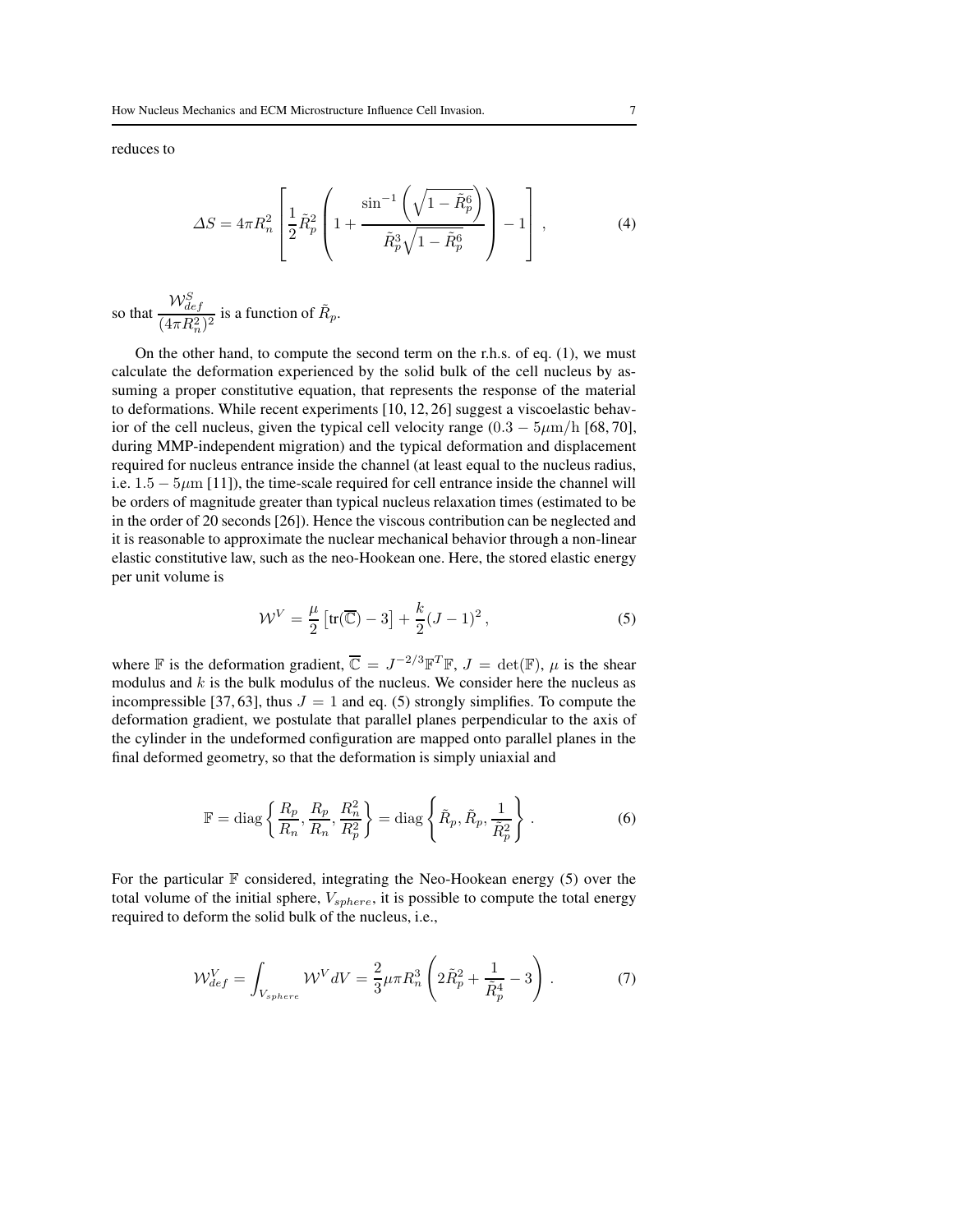Finally, the elastic energy of deformation of the nucleus, considering the contributions of both the nuclear membrane and the solid bulk, is

$$
\mathcal{W}_{def} = 16\pi^2 \lambda (\Delta S) R_n^4 \left[ \frac{1}{2} \tilde{R}_p^2 \left( 1 + \frac{\sin^{-1} \left( \sqrt{1 - \tilde{R}_p^6} \right)}{\tilde{R}_p^3 \sqrt{1 - \tilde{R}_p^6}} \right) - 1 \right]^2
$$
  
 
$$
+ \frac{2}{3} \mu \pi R_n^3 \left( 2 \tilde{R}_p^2 + \frac{1}{\tilde{R}_p^4} - 3 \right).
$$
 (8)

Thus,  $W_{def}$  depends on the mechanical properties of the solid nucleus, i.e., its shear modulus  $\mu$ , its surface stretch modulus  $\lambda$ , and its size  $R_n$  as well as on the size of the ECM pore,  $R_p$ .

#### 2.2 Cytoskeleton active work for a single cell

The nuclear deformation during cell migration through narrow openings inside the ECM requires important cytoskeletal forces that pull the nucleus through the fiber network [33]. In particular, migrating cells use both integrin mediated adhesion to the ECM and actomyosin-mediated contraction to propel the nucleus forward when dense ECM is transmigrated [70]. These forces, generated by the cytoskeleton contractility, can be transmitted to the nucleus via physical links on the nuclear envelope and the lamin meshwork [43], as outlined in the introduction. However, the effect of the active integrin-mediated traction forces on nuclear morphology and chromatin dynamics remains to be explored [43]. Without going into the details of the microscopic mechanism of force transmission, the criterium formulated in eq. (1) requires evaluation of the work exerted by the cytoskeleton machinery in order to have the cell completely inside the channel. This can be approximated by

$$
W_{active} = F_{active}^Z \Delta L \,, \tag{9}
$$

where  $\Delta L$  is the total displacement of the cell nucleus inside the channel, and  $F_{active}^Z$ is the resultant directed along the direction of motion (i.e., the Z-axis) of all forces exerted by the cytoskeleton. Referring to Fig.1, we considered that  $\Delta L = L_n^{fin} - L_n^0$ , where  $L_n^{fin}$  is the final length of the nucleus when it is totally inside the channel, whereas  $L_n^0$  is the initial portion of the nucleus peeping into the channel without deforming. From elementary geometrical considerations, we have  $L_n^{fin} = 2h_e$ , where  $h_e$  is the longer semi-axis of the prolate ellipsoidal nucleus, as previously defined, and

$$
L_n^0 = R_n - \sqrt{R_n^2 - R_p^2},\tag{10}
$$

so that

$$
\Delta L = 2\frac{R_n^3}{R_p^2} - R_n + \sqrt{R_n^2 - R_p^2}.
$$
\n(11)

To fulfil the description of the cytoskeleton work, a fundamental step is the definition of the active force generated by integrin-mediated cytoskeleton contraction.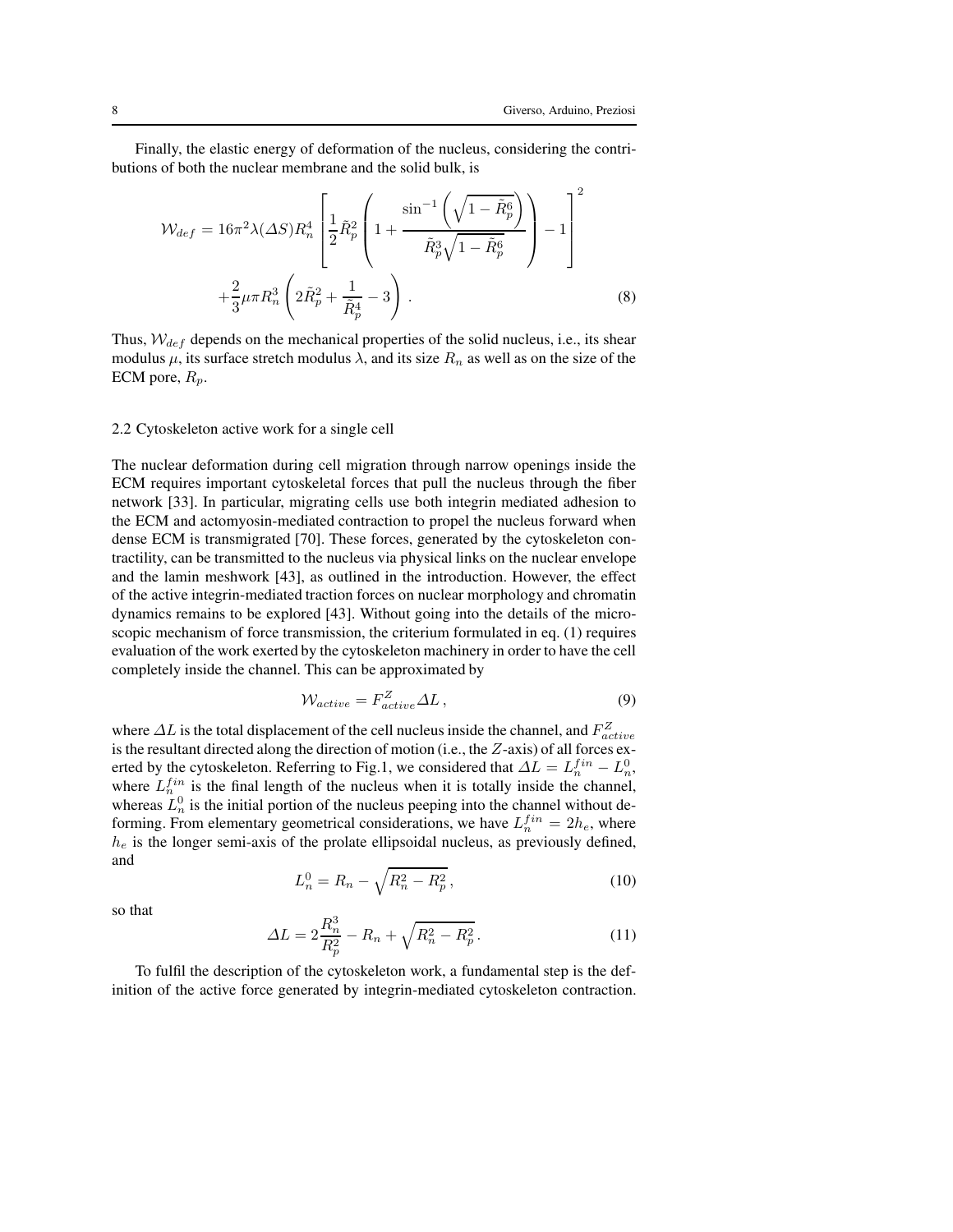

**Fig. 1** Transverse section along the  $X - Z$  plane of undeformed and deformed nucleus inside the channel. (a) Schematic representation of the different lengths introduced in the model (below) and of the assumptions used for the integrin-mediated active force (above). Considering as initial condition the case in which the cytoplasm is totally inside the channel, whereas the nucleus has experienced no deformation, we define by  $L_{cell}^0$  the length of the totally deformed cytoplasm of the cell and by  $L_n^0$  the length of the portion of the nucleus that can enter the channel without requiring nuclear deformation. The parameter  $L_b$ , which is the length of the deformed cytoplasm in front of the nucleus and in contact with the channel, can be obtained from eq. (14). When no restrictions are applied, bonds can form on all  $L_b$  ((a.1) *forces over a proportional region* case), depending on the ECM ligand sites fraction,  $\alpha_{ECM}$  (green regions of the channel wall), and the density of adhesive bonds, so that the integrin-mediated active force acts on all  $\alpha_{ECM} L_b$ . In our model, we also consider the case in which the integrin-mediated active force might be generated only on a maximum portion of the cell membrane with length  $\alpha_{ECM} L_b^M$  ((a.2) *forces over a limited region* case). (b) Schematic representation of the deformed nucleus inside the channel. Irrespective of the portion of the channel composed of ECM we consider that the deformed nucleus acquires the shape of a prolate ellipsoid, with minor axes equal to  $R_p$  and major axis equal to  $h_e$ . The length of the deformed cytoplasm in front of the nucleus and in contact with the channel in the final condition (i.e. when the nucleus is totally inside the channel) is equal to  $L_b^{fin}$ .

Activated integrins on the cell surface couple the cytoskeleton (in particular, the microfilaments) inside the cell to the ECM outside it, binding to ECM ligands (e.g., fibronectin, vitronectin, collagen and laminin). When this connection has been established, the cell may exert the active forces to propel itself. Different mechanisms have been proposed to describe how forces could be applied to the nucleus to move it through tight constrictions and it is challenging to distinguish between them by merely observing nuclear deformations [33]. In particular two major modes have been proposed: the cytoskeleton could exert forces from the cell front, pulling on the nucleus, or it could apply contractile forces from the rear of the nucleus, pushing and squeezing it through gaps in the ECM [33]. In particular, pulling forces could result from actin-myosin interactions that generate contractile forces between focal adhesion points and the anterior nuclear side, since, as shown in experiments [70], actomyosin-dependent force generation is fundamental in nonproteolytic cell migration. In the absence of experimental measurements of such forces, and without going into details on the complex actin-myosin machinery, we consider that the active force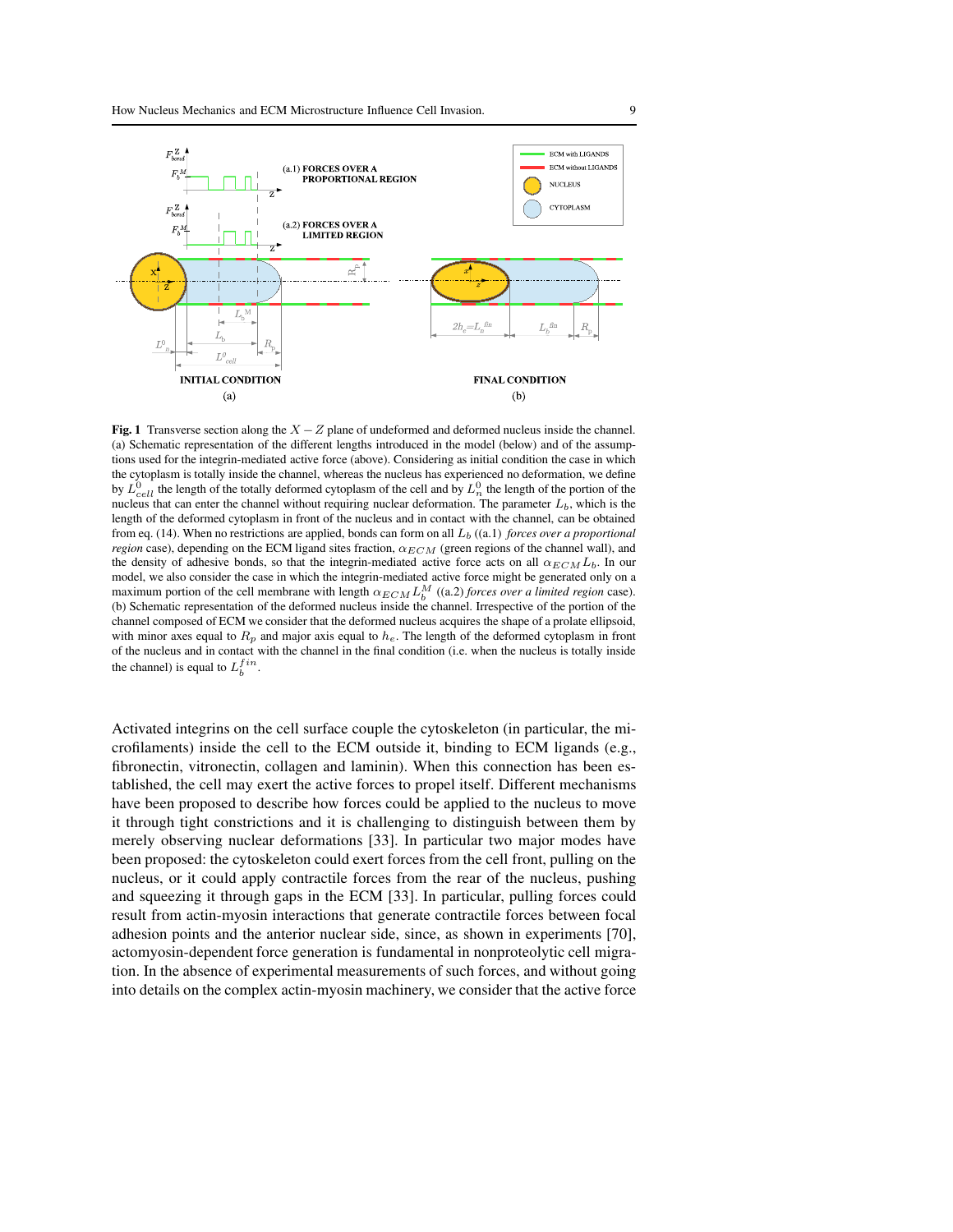can be thought as the resultant of all integrin-mediated forces generated through the contraction of the cytoskeleton. Thus, this active force can be modulated by the density of expressed and activated integrins,  $\rho_b$ , over the surface of contact between the cell and the ECM, and by the portion of the surface of contact composed by ECM ligands,  $\alpha_{ECM}$ , i.e., the ratio of the channel surface for which the cell can actually bond with the ECM (see blue region on the surface wall section in Fig. 1).

While the density of expressed and activated integrins and the fraction of ECM composed by cell ligands generally depend on time [7, 9, 44], by focusing only on the time frame of nucleus squeezing in order to enter the channel, it is reasonable to assume  $\rho_b$  and  $\alpha_{ECM}$  time independent. Indeed, during the time period considered for MMP-independent motion, the ligand-fraction  $\alpha_{ECM}$  on the ECM channel wall is almost constant. Moreover, although the cell makes new attachments to the substrate at its front and simultaneously releases the older binding, detached integrins are subsequently taken back into the cell by endocytosis and transported to the cell front, where they are added to the surface. Hence, the total number of activated integrins on the cell surface can be taken as more or less independent over time. Under the assumption of time independent  $\rho_b$  and  $\alpha_{ECM}$ , the total integrin-mediated active force is

$$
\mathbf{F}_{active}(\mathbf{X}) = \int_{S_c} \rho_b(\mathbf{X}) \alpha_{ECM}(\mathbf{X}) \mathbf{F}_{bond}(\mathbf{X}) dS ,
$$
 (12)

where  $X = (X, Y, Z)$  and  $F_{bond}(X)$  is the force generated through cytoskeleton contraction, as a consequence of a single bond formation and  $S_c$  is the contact surface for which cell-ECM bonds might be expressed. Referring to Fig. 1 and assuming that the cytoplasm can easily penetrate inside the channel without any constriction, we can define

$$
S_c = \left\{ (X, Y, Z) : X^2 + Y^2 = R_p^2, \, \bar{Z}_{low}(t) < Z < \bar{Z}_{up}(t) \right\} \,. \tag{13}
$$

Thus active forces will cause the translation of the cytosolic region (modeled as a cylinder with two spherical caps) and the deformation of the nucleus to advance inside the channels, with cross-section smaller than that of the nucleus. In the following we will consider the particular case in which the length for which integrin-mediated bonds could form,  $\overline{Z}_{up}(t) - \overline{Z}_{low}(t)$ , remains constant in time during cell deformation and we will call  $\overline{L}_b = \overline{Z}_{up}(0) - \overline{Z}_{low}(0)$  the length of contact. The length of contact is given by the portion of the cell in front of the nucleus in contact with the ECM channel (see Fig. 1)

$$
L_b = L_{cell}^0 - R_p - L_n^0, \qquad (14)
$$

 $L_n^0$  being defined by eq. (10) and  $L_{cell}^0$  being the length of the deformed cytoplasm of a cell of radius  $R_c$  that can freely enter inside the channel:

$$
L_{cell}^0 = R_p \left[ \frac{4}{3} \frac{R_c^3 - R_n^3}{R_p^3} + \frac{1}{3} + \frac{1}{R_p^3} \left( L_n^0 \right)^2 \left( R_n - \frac{1}{3} L_n^0 \right) \right] \,. \tag{15}
$$

We remark that, rigorously speaking, the length of contact slightly changes during nucleus entrance into the channel. However, considering a cell of radius 15  $\,\mu$ m [12]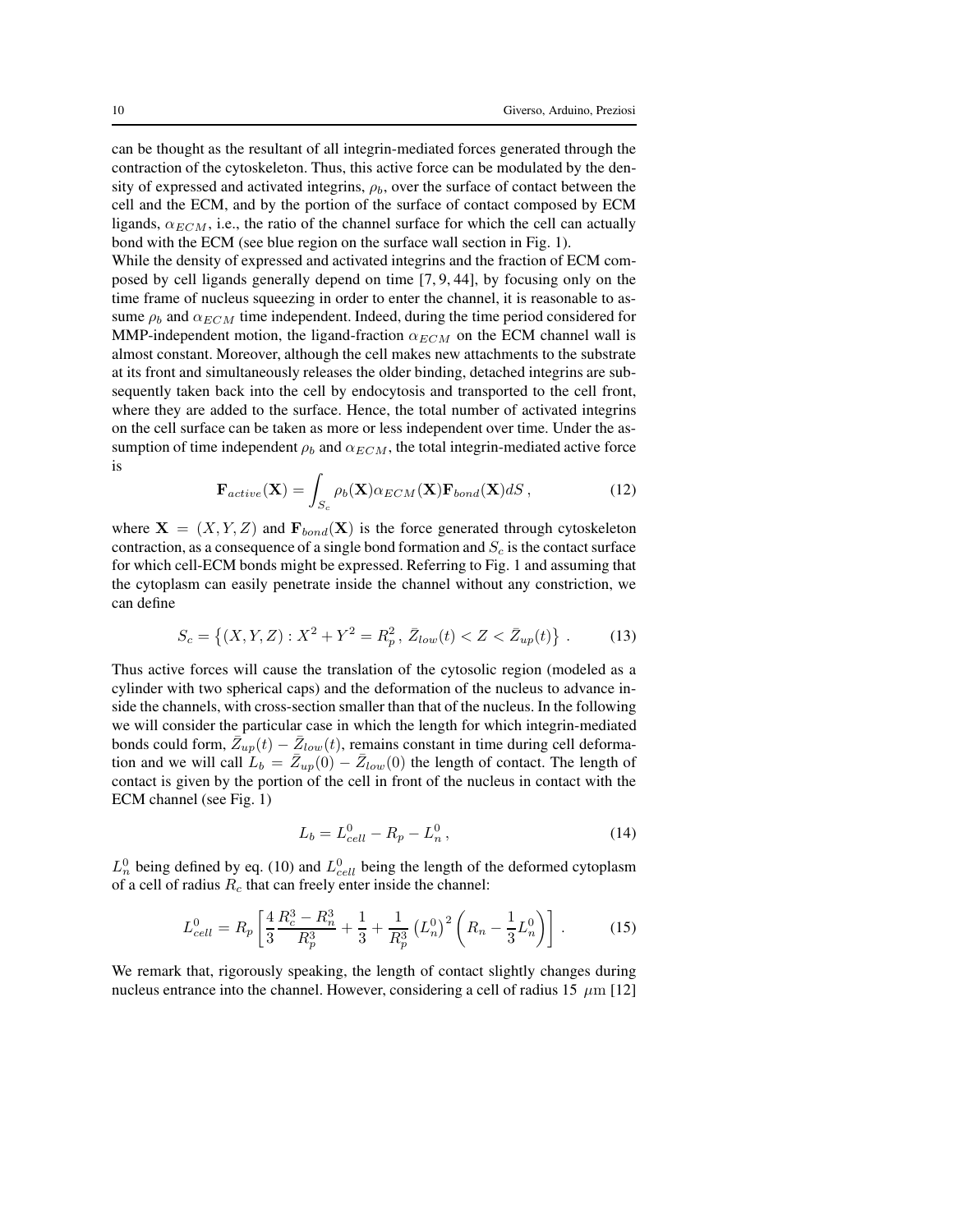with nuclear radius equal to 5  $\,\mu$ m [12,37], the discrepancy between  $L_b^{fin}$ , which is the length of contact in the final deformed configuration (see Fig. 1(b)), and  $L<sub>b</sub>$ , the length of contact in the initial condition, is less than  $1\%$ . Therefore we can reasonably assume that  $L<sub>b</sub>$  remain constant during the whole process, and take it equal to the initial length of contact.

In an almost homogeneous extracellular environment and considering a cylindrical channel, it is reasonable to assume axial symmetry and consider only the Zcomponent of that force, which is the one that makes the work required for the deformation. Thus, we have

$$
F_{active}^Z = 2\pi R_p \int_0^{L_b} \rho_b(Z) \alpha_{ECM}(Z) F_{bond}^Z(Z) dZ , \qquad (16)
$$

i.e., the total active force is a function of the radius of the pore in the ECM, the density of bonds  $\rho_b$ , the surface fraction of the channel composed of ECM ligands,  $\alpha_{ECM}$ , for which bonds can effectively form, and the integral of the single bond forces over the length of contact,  $L<sub>b</sub>$ .

Furthermore, on the basis of experimental evidences [64] we consider that the length over which integrins bind ECM ligands is limited, typically to the apical portion of the moving cell. To do that we denote by  $L_b^M$  the maximal length of the region of contact (see Fig. 1(a)) and define this region through the indicator function

$$
\chi_{L_b^M}(Z) = \begin{cases} 1 & \text{if } (L_b - L_b^M)_+ < Z < L_b \\ 0 & \text{if } 0 \le Z \le (L_b - L_b^M)_+ \vee Z \ge L_b \end{cases}
$$

where  $(\cdot)_+$  stands for the positive part of its argument. The above definition takes into account that for protrusions smaller than  $L_b^M$  adhesion might occur on the whole cytoplasmic membrane.

By considering the special case in which integrins and ECM ligands are homogeneous in space (a good approximation of in vitro conditions and reasonable for in vivo migration inside almost homogeneous environments) and taking as constant the integrin-mediated traction force over the region of contact (i.e.,  $\rho_b$ ,  $\alpha_{ECM}$ , and  $F_{bond}^Z = F_b^M$  are constant therein), eq. (16) simplifies to

$$
F_{active}^Z = 2\pi R_p \rho_b \alpha_{ECM} F_b^M L_b^*,\tag{17}
$$

where  $L_b^* = \min \left\{ L_b, L_b^M \right\}$ . This relation prevents adhesive forces from dramatic growth as  $R_p \rightarrow 0$  and is coherent with the fact that for very small pore radii the cell cannot extend its protrusion over excessively extended areas. A similar relation would be achieved if the region of contact is split into several disconnected intervals, where in this case  $\chi_{L_{h}^{M}}$  is the sum of the intervals. Therefore, the present model can account also for cases in which activated integrins, interacting with ECM ligands on the surface of contact, cluster to form focal adhesion complexes. Focal adhesions contain integrin ligand, integrin molecule, and associate plaque proteins and provide sufficient binding sites to permit the formation of stable signaling complexes on the cell membrane. The density of integrins and ECM ligands inside these mature complexes and the force generated could reasonably be considered constant [7,67] so that,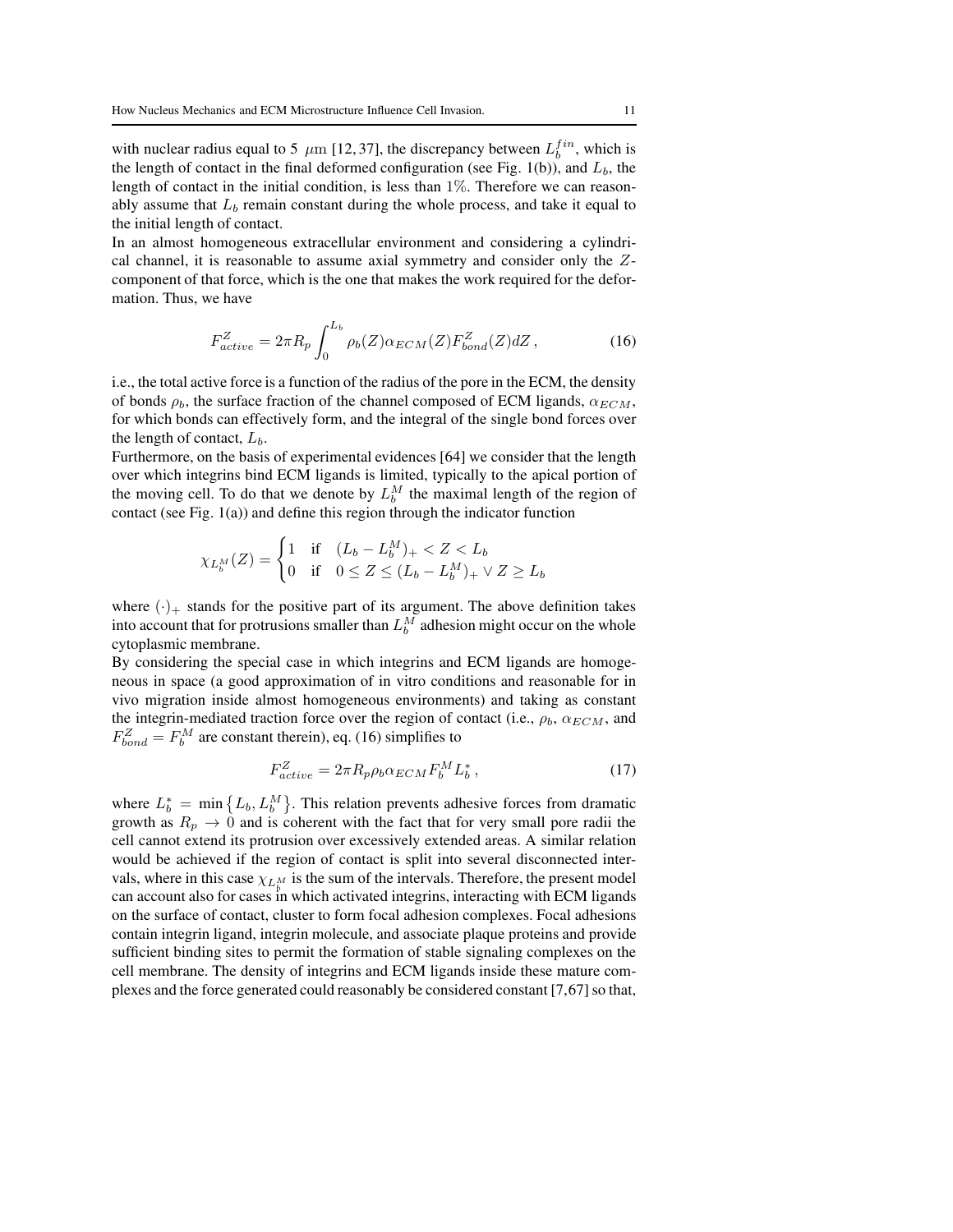accepting axial-symmetry, the model applies without further modification, under the convention that  $L_b^M$  is the total length of focal adhesive sites.

Finally, we observe that allowing  $L_b^M \to \infty$  the region of contact corresponds to  $L_b$ and integrin-mediated forces are generated on a region of length  $\alpha_{ECM}L_b$  proportional to the length of contact. Therefore in this latter case the region of contact is unbounded and grows to infinity for  $R_p \rightarrow 0$ . In the following we will refer to the case in which no limitations are set on the contact length as the *forces over a proportional region* case, whereas we will denote with *forces over a limited region* the case in which the length of the contact region is limited by  $L_b^M$ .

#### 3 Application to Single Cell Migration

In the case of a single cell, whose motion is guided only by integrin-mediated traction forces, the proposed energy balance model states that a cell can enter inside the channel if

$$
W_{active} \geq W_{def},
$$

with  $W_{active}$  given by (9) and  $W_{def}$  by eq. (8). In order to make explicit the above criterium, it is useful to define the dimensionless numbers

$$
G_{\mu} \; := \; \frac{\rho_b \alpha_{ECM} F_b^M}{\mu} \quad \text{and} \quad \beta := \frac{\lambda R_n}{\mu} \, .
$$

The former represents the ratio between adhesive-active properties (i.e., densities of bonds, surface ratio of ECM inside the channel, integrin-dependent traction force) and nuclear solid mechanical parameters (i.e., the shear modulus of the nucleus, treated as an incompressible Neo-Hookean material); the latter is a measure of the relative importance of surface stretchability versus bulk elasticity. The energetic inequality (1) then becomes

$$
G_{\mu} \geq \beta - \frac{8\pi \left[\frac{1}{2}\tilde{R}_{p}^{2}\left(1 + \frac{\sin^{-1}\left(e\right)}{\tilde{R}_{p}^{3}e}\right) - 1\right]^{2}}{\tilde{R}_{p}\tilde{L}_{b}^{*}\Delta\tilde{L}} + \frac{1}{3}\frac{2\tilde{R}_{p}^{2} + \frac{1}{\tilde{R}_{p}^{4}} - 3}{\tilde{R}_{p}\tilde{L}_{b}^{*}\Delta\tilde{L}} \tag{18}
$$

where all quantities have been scaled with respect to the initial radius of the nucleus. For instance,  $\tilde{R}_p = R_p/R_n$ . In particular,  $\tilde{L}_b^* = L_b^*/R_n = \min \{L_b/R_n, L_b^M/R_n\}$ is given by

$$
\tilde{L}_b^* = \min \left\{ \tilde{L}_b^M, \frac{4 \tilde{R}_c^3 - 3 \tilde{R}_p^2 - 2 \tilde{R}_p^3 - 2 + 2(\tilde{R}_p^2-1)\sqrt{1-\tilde{R}_p^2}}{3 \tilde{R}_p^2} \right\} \,.
$$

As observed in the previous section, the case of forces over a proportional region is formally included by taking  $L_b^M \to \infty$ , so that eq. (18) takes into account the cases in which the region of contact is either limited or proportional to the entire cell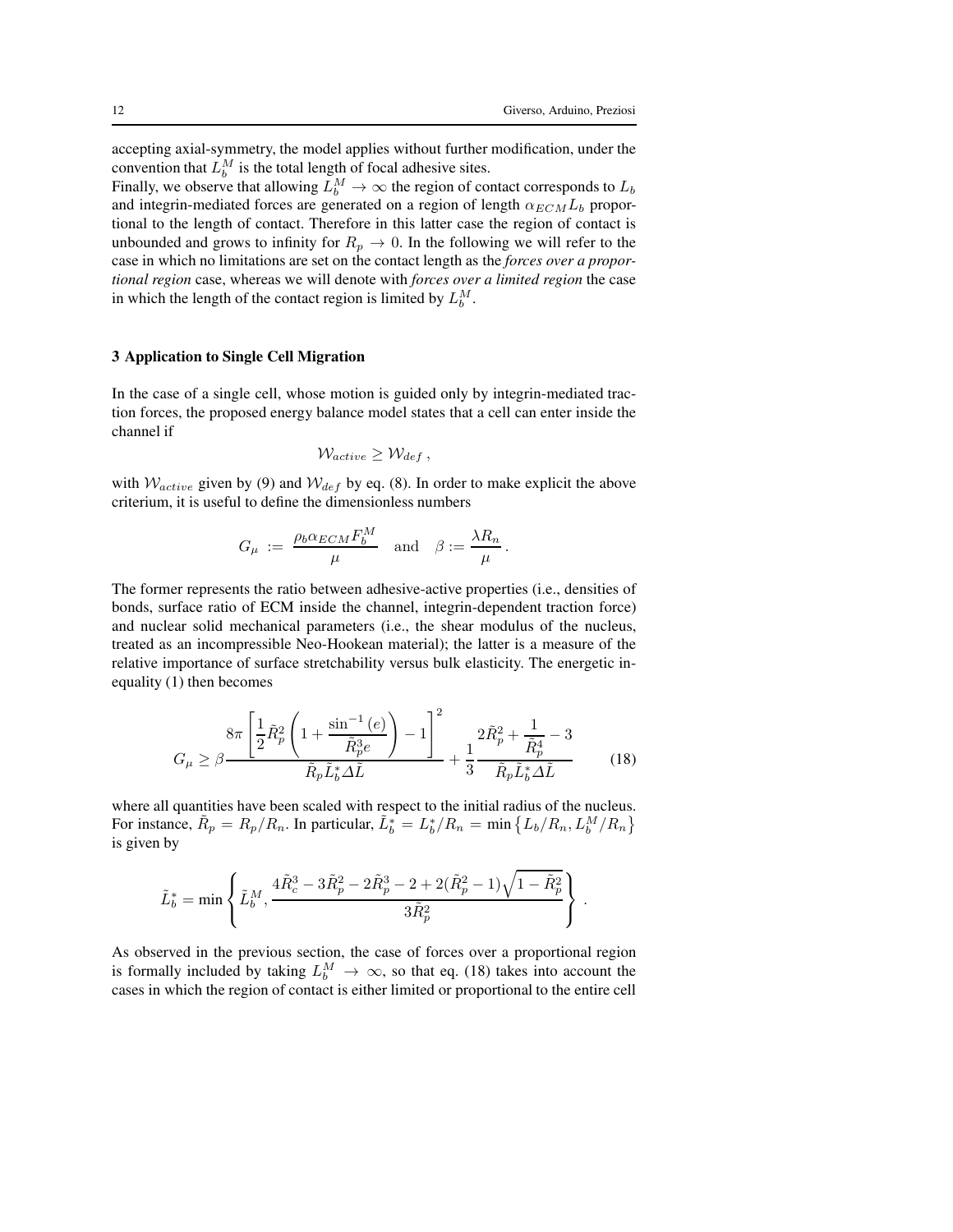

**Fig. 2** Schematic representation of the biological interpretation of the relation between  $G_{\mu}$  and  $\tilde{R}_{p}$ . The dashed region corresponds to the couple  $(\tilde{R}_p, G_\mu)$  for which the cell cannot enter inside the ECM channel.

membrane area. Taking eqs. (10), (11), (14), (15) into account, it is possible to define the critical value of the characteristic number,  $\overline{G}_{\mu}$ 

$$
\overline{G}_{\mu} = \frac{8\pi\beta \left[\frac{1}{2}\tilde{R}_{p}^{2}\left(1+\frac{\sin^{-1}\left(\sqrt{1-\tilde{R}_{p}^{6}}\right)}{\tilde{R}_{p}^{3}\sqrt{1-\tilde{R}_{p}^{6}}}\right)-1\right]^{2}+\frac{1}{3}\left(2\tilde{R}_{p}^{2}+\frac{1}{\tilde{R}_{p}^{4}}-3\right)}{\tilde{R}_{p}\left[\frac{2}{\tilde{R}_{p}^{2}}-\left(1-\sqrt{1-\tilde{R}_{p}^{2}}\right)\right]\tilde{L}_{b}^{*}},\tag{19}
$$

below which a cell characterized by a given  $G_{\mu} \leq \overline{G}_{\mu}$  cannot enter inside a channel of dimensionless radius  $\tilde{R}_p$ .

As illustrated in Fig. 2, given a cell of radius  $R_c$  with a nucleus of dimension  $R_n$ and nuclear mechanical properties characterized by a given  $\beta_0 := \lambda_0 R_n / \mu$ , for every diameter ratio  $\tilde{R}_p$ , it is possible to define the value of  $\overline{G}_{\mu}$ , such that for  $G_{\mu} \le \overline{G}_{\mu}$  the cell cannot enter inside a channel of radius  $\tilde{R}_p R_n$ . Conversely, knowing the density of expressed and activated integrins  $\rho_b$  on the contact surface  $S_c$ , the portion of the contact surface for which bonds can form  $\alpha_{ECM}$ , the cytoskeletal traction force  $F_b^M$ generated after the formation of a single bond and, finally, the mechanical properties of the nucleus (i.e., its shear modulus  $\mu$  and the ratio  $\beta_0$ ), it is possible to derive the range of sizes of channel pores that can be penetrated by the cell.

Values of  $\overline{G}_{\mu}$  are reported in Fig. 3, for different ratios of  $\beta_0$ , in the case in which

- − no limitation is introduced for  $\tilde{L}_b^*$  (left column), i.e., the extension of the surface of contact is the entire cell membrane (for  $\alpha_{ECM} = 1$ ), or a fixed proportion of it ( $\alpha_{ECM}$  < 1);
- the extent of the region over which bonds can form is bounded (right column).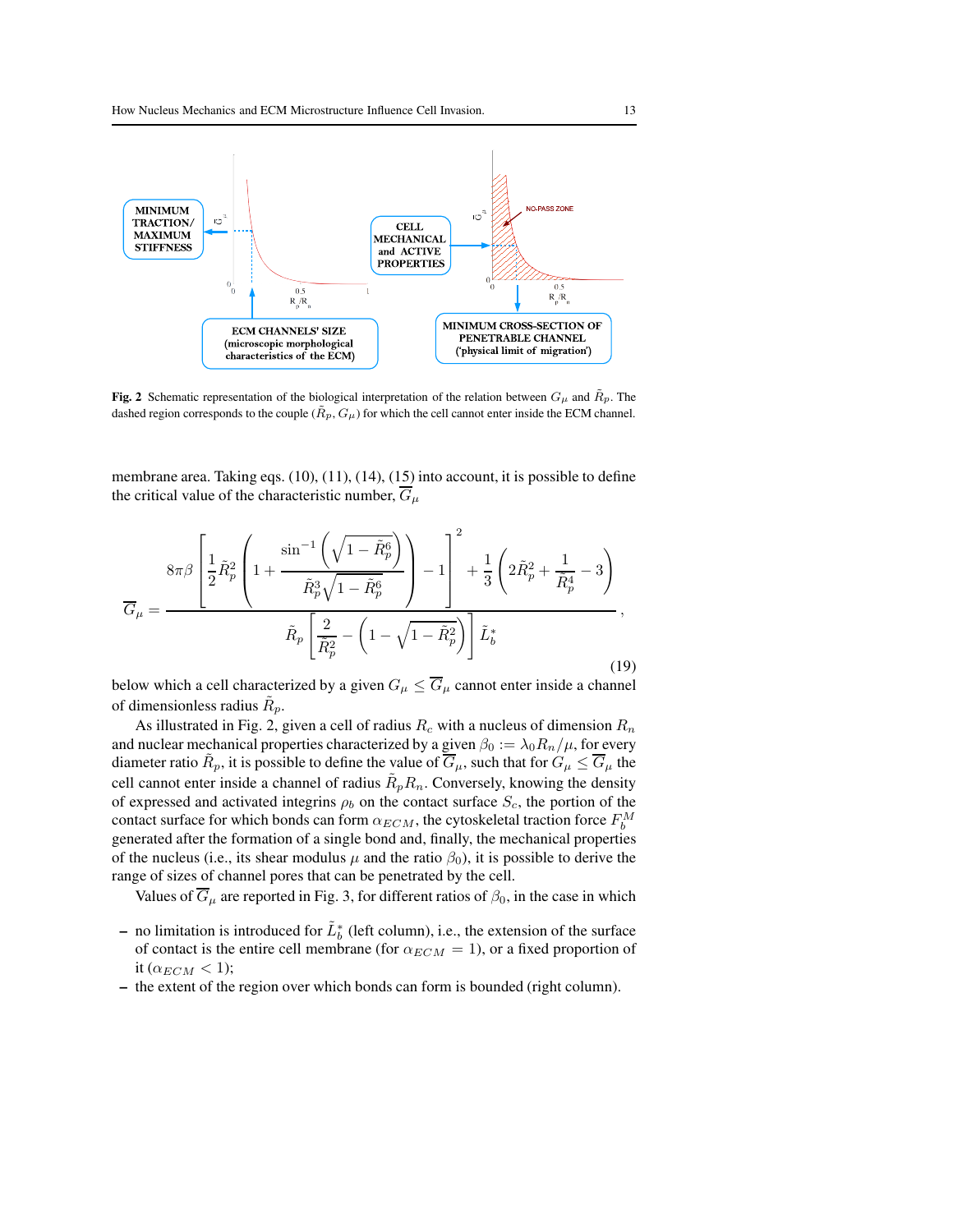

**Fig. 3** Critical values of  $G_{\mu}$  below which the cell cannot enter inside a channel of dimensionless radius  $\tilde{R}_p$ . The figure reports the plots of  $\overline{G}_{\mu}$  when the region of contact is the entire cell surface or a fixed proportion of it (and thus it can potentially grow indefinitely) on the left column and when  $\tilde{L}_b^*$  is bounded by  $\tilde{L}_b^M = 5$  on the right column. In (a) and (b)  $\lambda(\Delta S) = \lambda_0$  while in (c)-(f)  $\lambda(\Delta S) = \lambda_0 \Delta S/(S_{max} -$ S). In (a)-(d) the value of  $\beta_0 = \lambda_0 R_n / \mu$  is changed keeping  $\mu$  fixed, whereas in (e)-(f) the value of  $S_{max}$  is changed keeping  $\beta_0 = 2$ . We denote with  $\tilde{R}_{p,min}^k$  ( $k = 2, 4, 8$ ), the minimum radius of the chann  $kS_{sphere}$ .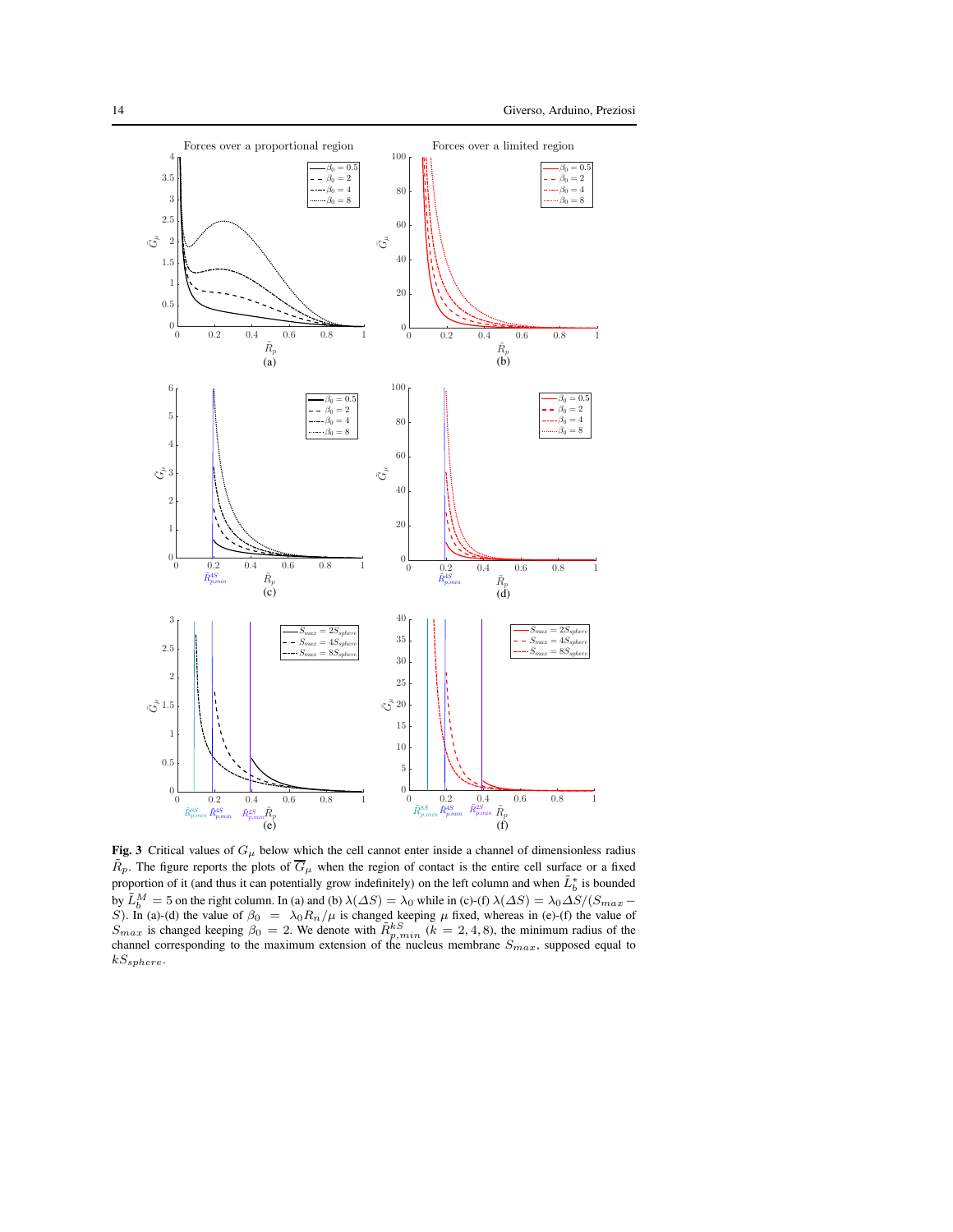In particular, Figs. 3(a)-(b) report the values of  $\overline{G}_{\mu}$  setting  $\lambda(\Delta S) = \lambda_0$ . We remark that since the proposed criterium takes into account the finiteness of the nuclear dimensions, the characteristic number  $\overline{G}_{\mu}$  is defined only for  $\tilde{R}_p \leq 1$ . Indeed, when the nucleus is not required to deform in order to fit gaps in the ECM, the proposed model predicts that any cell can enter a channel with radius  $R_p > R_n$ , since we assumed that the cytoskeleton can freely enter inside channels of any dimension. Similarly, when  $\tilde{R}_p \rightarrow 1$ , the elastic energy required to deform the nucleus is very small, whereas the active work of integrin-dependent cytoskeletal forces is not null because the cytoskeleton extends inside the channel and thus, as shown in Fig. 3,  $\overline{G}_\mu \rightarrow 0$ , which means that the nucleus of the cell can be easily pulled inside the channel, even if the cell owns very low adhesive-active properties (i.e., low  $\rho_b$ ,  $\alpha_{ECM}$ , and  $F_b^M$ ) or if the nucleus is very stiff (i.e., high  $\mu$  and  $\lambda_0$ ).

On the other hand, irrespective of the assumption made on  $\tilde{L}_b$  and on the value of  $\beta_0$ ,  $\overline{G}_{\mu}\to\infty$  for  $\tilde{R}_p\to 0$  (see Fig. 3(a)-(b)). For small radii, the behavior of  $\overline{G}_{\mu}$  strongly depends on the assumption made on the extension of the region of contact and on the ratio  $\lambda_0 R_n/\mu$ . However, in the case in which no limitations on  $\tilde{L}_b^*$  are introduced or equivalently  $\tilde{L}_b^M = L_b^M/R_n \to \infty$  (see Fig. 3(a)) the graphs are not always monotonically decreasing. In fact, for a certain range of small pore sizes the advantage of a larger surface of contact overcome the drawback of requiring bigger deformation to squeeze the nucleus inside the narrow channel. In particular, looking at the two contributions on the energy of deformation, we have that  $W_{def}^S = \mathcal{O}(\tilde{R}_p^{-2})$  and

 $W_{def}^V = \mathcal{O}\left(\tilde{R}_p^{-4}\right)$  for  $\tilde{R}_p \to 0$ . On the other hand, looking at the active work of cytoskeletal forces and considering a region of contact that can grow without being bounded,  $W_{active} = \mathcal{O}\left(\tilde{R}_p^{-3}\right)$ , being  $\Delta \tilde{L} = \mathcal{O}\left(\tilde{R}_p^{-2}\right)$  and  $\tilde{L}_b = \mathcal{O}\left(\tilde{R}_p^{-2}\right)$ . Therefore, for  $\lambda_0 R_n \gg \mu$  the contribution to  $\overline{G}_{\mu}$  related to the elastic nuclear membrane dominates and, since the active work for small  $\tilde{R}_p$  grows faster than the energy required to stretch the nuclear membrane, decreasing the channel pore size will allow cells that were trapped by a bigger channel to enter smaller ones, at least within a certain range (see region close to the relative maximum in the dotted and dash-dot lines in Fig. 3(a)). Eventually, as  $\tilde{R}_p$  is substantially decreased further the cell can again not enter. This non-physical result is absent if it is assumed that bonds can form only on a portion of the cell up to a maximum length (see Fig. 3(b)), so that the active work of cytoskeletal forces cannot grow unrealistically. Indeed, in this case  $W_{active} = \mathcal{O}\left(\tilde{R}_p^{-1}\right)$ , so that both the contribution related to the elastic membrane and the one due to the elastic solid nucleus allows  $\overline{G}_{\mu}$  to grow to infinity for  $\tilde{R}_p \to 0$ and the relation between  $\overline{G}_{\mu}$  and  $\tilde{R}_p$  is a bijection over all admissible ranges of pore radii.

Another mechanism that leads to the exclusion of the biologically unrealistic result described above consists of taking into account the existence of a maximum surface area for the nuclear membrane,  $S_{max}$ , above which the nuclear envelope cannot deformed any further. Hence the energy required to deform the elastic nuclear membrane grows indefinitely when  $S \rightarrow S_{max}$ . In Fig. 3 from (c) to (f) we report the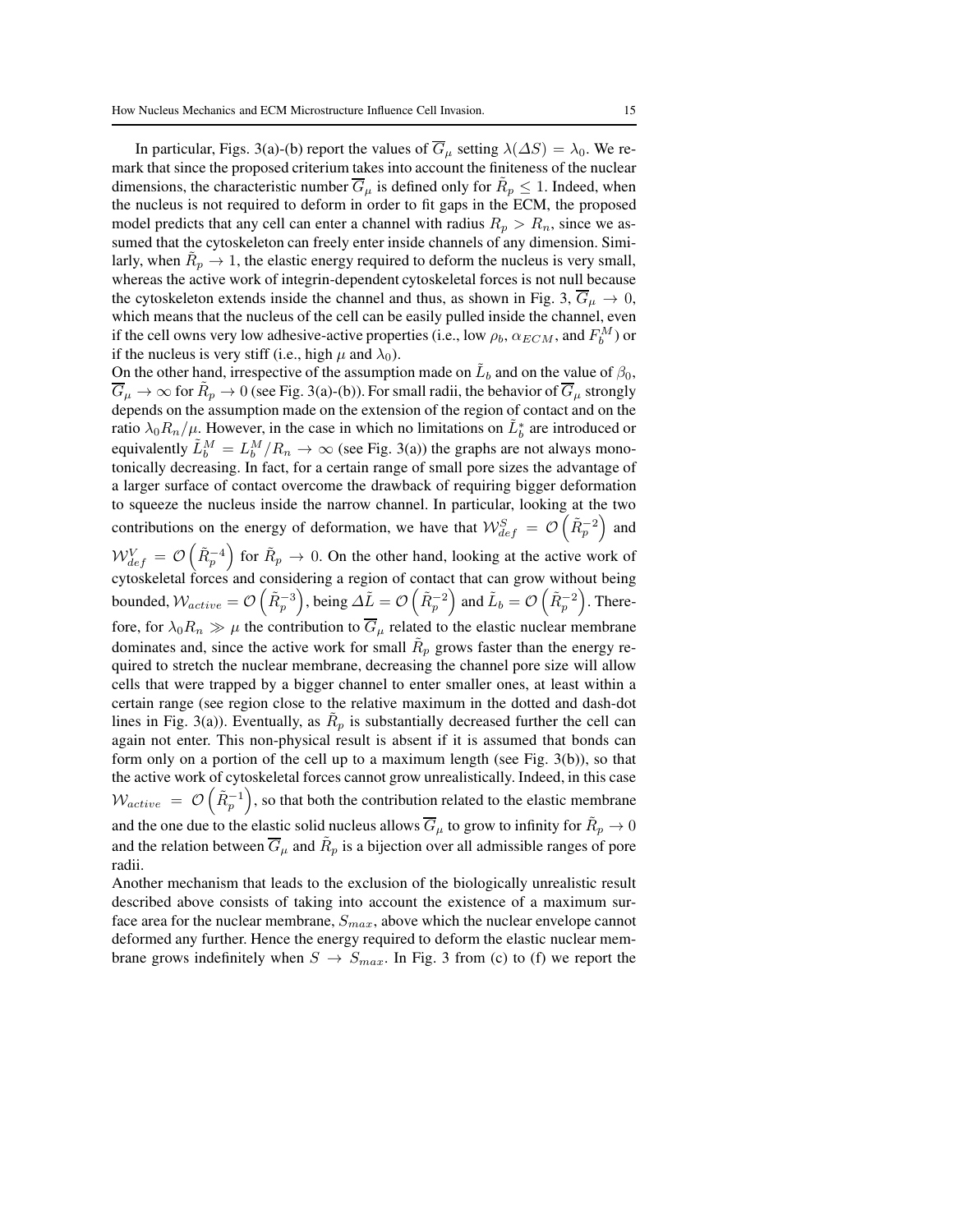results obtained by setting

$$
\lambda(\Delta S) = \lambda_0 \left(\frac{\Delta S}{S_{max} - S}\right)^n
$$
 for 0 and  $S \leq S_{max}$ .

In this case the relation between  $\overline{G}_{\mu}$  and  $\tilde{R}_p$  is a bijection in the region of definition of  $\lambda(\Delta S)$ , i.e. for  $R_p > R_{p,min}$ , with  $R_{p,min}$  such that

$$
2\pi R_{p,min}^2\left(1+\frac{R_n^3\sin^{-1}\sqrt{1-R_{p,min}^6/R_n^6}}{R_{p,min}^3\sqrt{1-R_{p,min}^6/R_n^6}}\right)=S_{max}\,,
$$

whatever assumption is made on the extension of the region of contact. For  $\tilde{R}_p$  <  $\tilde{R}_{p,min}$  cells cannot penetrate the microchannel.

For all cases in which the relation between  $\tilde{R}_p$  and  $\overline{G}_\mu$  is a bijection, such as in Fig. 3 from (b) to (f), for every  $\tilde{R}_p$  it is possible to uniquely define a  $\overline{G}_{\mu}$ , such that for  $G_{\mu} < \overline{G}_{\mu}$  the nucleus cannot be pulled inside the channel. Conversely, knowing nuclear mechanical and active-adhesive properties, the minimum value of  $R_p$  that allows the nucleus of radius  $R_n$  to squeeze inside the channel can be determined.

Figures 3 from (a) to (f) also show the effect of increasing the surface stretch coefficient  $\lambda_0$ : cells characterized by a less stretchable membrane, in order to enter the same channel of a cell with lower  $\lambda_0$ , should increase their value of  $\overline{G}_\mu$ , acting on their adhesive-active abilities. This could occur by either increasing the number of adhesive bonds on the contact surface  $(\rho_b)$ , or enlarging the portion of the contact area on which focal adhesion points can be formed ( $\alpha_{ECM}$ ), or, finally, raising the cytoskeletal traction force  $(F_b^M)$ . At the same time, with  $\overline{G}_{\mu}$  the ratio between adhesive-active characteristics and mechanical properties of the solid nucleus, these graphs show that in order to penetrate a channel with the same cross-section, cells with larger nuclear stiffness (greater  $\mu$  and  $\beta_0$  unchanged) should enhance their adhesive-active machinery, in order to maintain the same  $\overline{G}_{\mu}$  even with increased stiffness of the solid nucleus. The effect of changing  $S_{max}$ , while keeping  $\beta_0$  fixed is shown in Fig. 3(e)-(f). As expected, the minimum radius of the ECM channel that can be potentially penetrated by the cell increases for decreasing values of the threshold  $S_{max}$ 

In order to appreciate the effect of increasing solely the stiffness of the solid nuclear material (i.e.,  $\mu$ ), it is better to report the energetic balance in terms of the newly defined characteristic number  $G_{\lambda} = \frac{\rho_b \alpha_{ECM} F_b^M}{D}$  $\frac{ECM + b}{\lambda_0 R_n}$ . If a cell increases the stiffness of its solid nucleus, corresponding to the curves in Fig. 4 for decreasing values of the ratio  $\beta_0$ , it might no longer be able to squeeze inside previously penetrable channels, unless it is able to enhance its active-adhesive abilities. As previously observed for  $G_{\mu}$ , also in this case, the relation between  $\tilde{R}_p$  and  $\overline{G}_{\lambda}$  is a bijection only when the region of contact over which bonds can form is limited (Fig. 4(b)).

These analytical results reflect the biological finding highlighted by several experiments [3, 11, 51, 70, 71], that cell migratory capability depends upon size and deformability of the nucleus, due both to its solid interior (i.e., the chromatin) and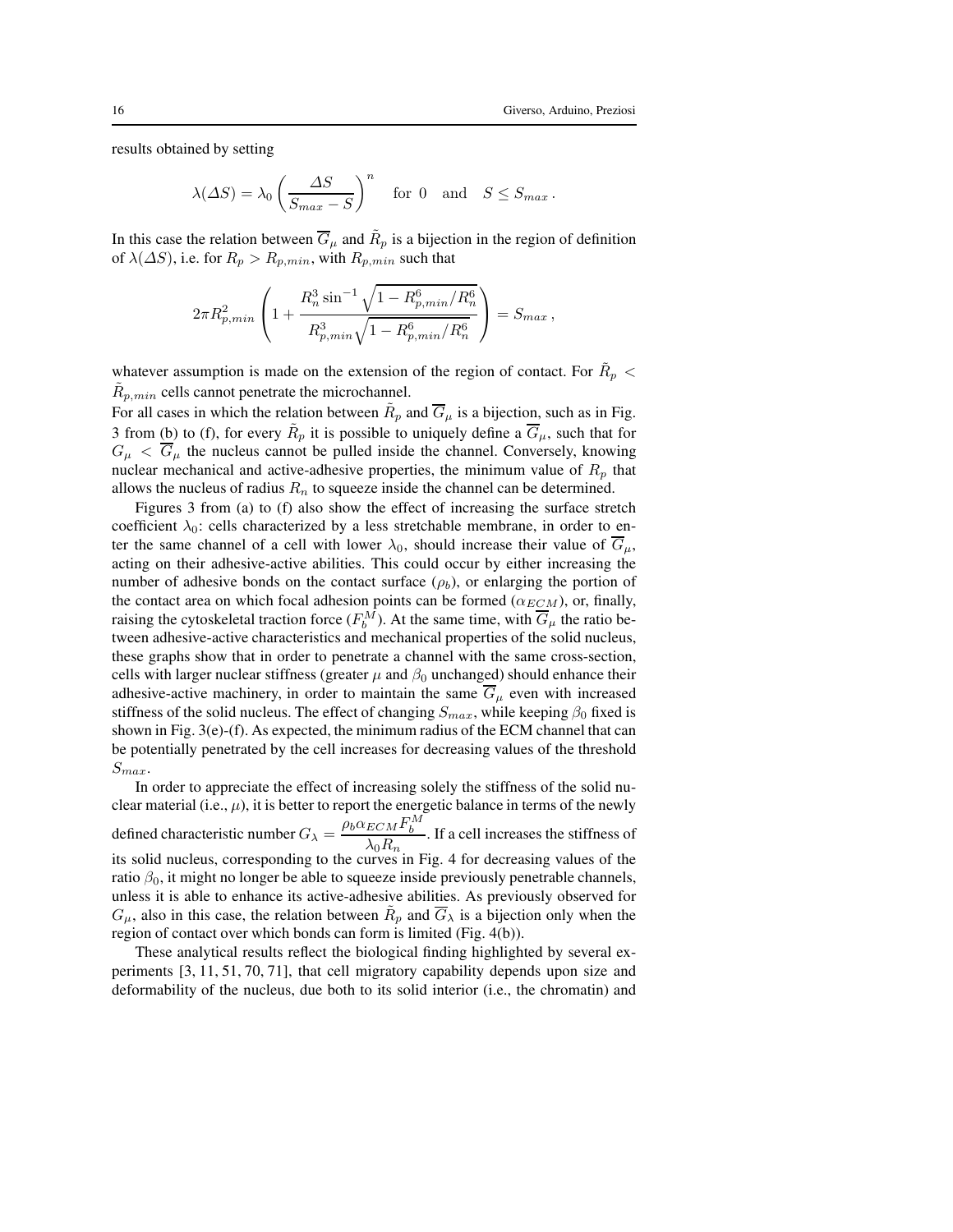

**Fig. 4** Critical values of  $G_\lambda$  below which the cell cannot enter inside a channel of radius  $\tilde{R}_p$ , considering  $\lambda(\Delta S) = \lambda_0$ . The figure reports the plot of  $G_{\lambda}$  (a) in the case of forces over a proportional region and (b) in the case of forces over a limited region (with  $\tilde{L}_b^M = 5$ ) for different value of  $\beta_0$ , keeping

its elastic envelope (i.e., the nuclear lamina). In particular, large and stiff nuclei are much more resistant to large deformations and thus they impose a limitation during migration through narrow constrictions [70]. Even in the case in which the threshold on the maximum expansion of the nuclear membrane  $(S_{max})$  is not introduced, since active-adhesive abilities cannot grow indefinitely, or equivalently the nucleus interior cannot become infinitely softer and its membrane infinitely stretchable, these results demonstrate the existence of a "physical limit" of migration, as outlined in some experimental works [52, 70].

Even though the analytical results are in qualitative agreement with biological experiments, a direct quantitative comparison between our predictions and the biological experiments is not straightforward. First, not all the data required by the mathematical model, even though measurable in principle, are reported in literature. Second, most of the works in the vast literature focus on the migration of cells on two-dimensional surfaces. However, we attempt to discuss the predictions of the proposed mathematical model with respect to biological data reported in literature and summarized in Table 1.

In particular, returning to the dimensional physical quantities, the density of integrins  $\rho_b$  in the region of adhesion has been estimated to be in the order of 700 − 1200 integrins/ $\mu$ m<sup>2</sup> for mature adhesion and 365-600 integrins/ $\mu$ m<sup>2</sup> for regions with less strong adhesion (compared with 50-390 integrins/ $\mu$ m<sup>2</sup> in non-organized regions of the cell) [67]. The cytoskeleton force generated after the formation of a single bond can be estimated from [9], where a force of 5  $nN$  per adhesive nanoisland of dimension 1  $\mu$ m<sup>2</sup> is reported. Considering the integrin density reported in [67], we can estimate  $F_b^M \approx 5-14 \text{ pN}$ . The portion of channel composed of ECM-binding sites depends on the amount of extracellular matrix forming the channel and on the density of ligands (such as fibronectin, vitronectin, collagen, and laminin) in the ECM. The percentage of these binding sites inside the ECM can significantly differ, ranging from 0.4 − 85% [35, 49], and many experiments have been performed to evaluate the opti-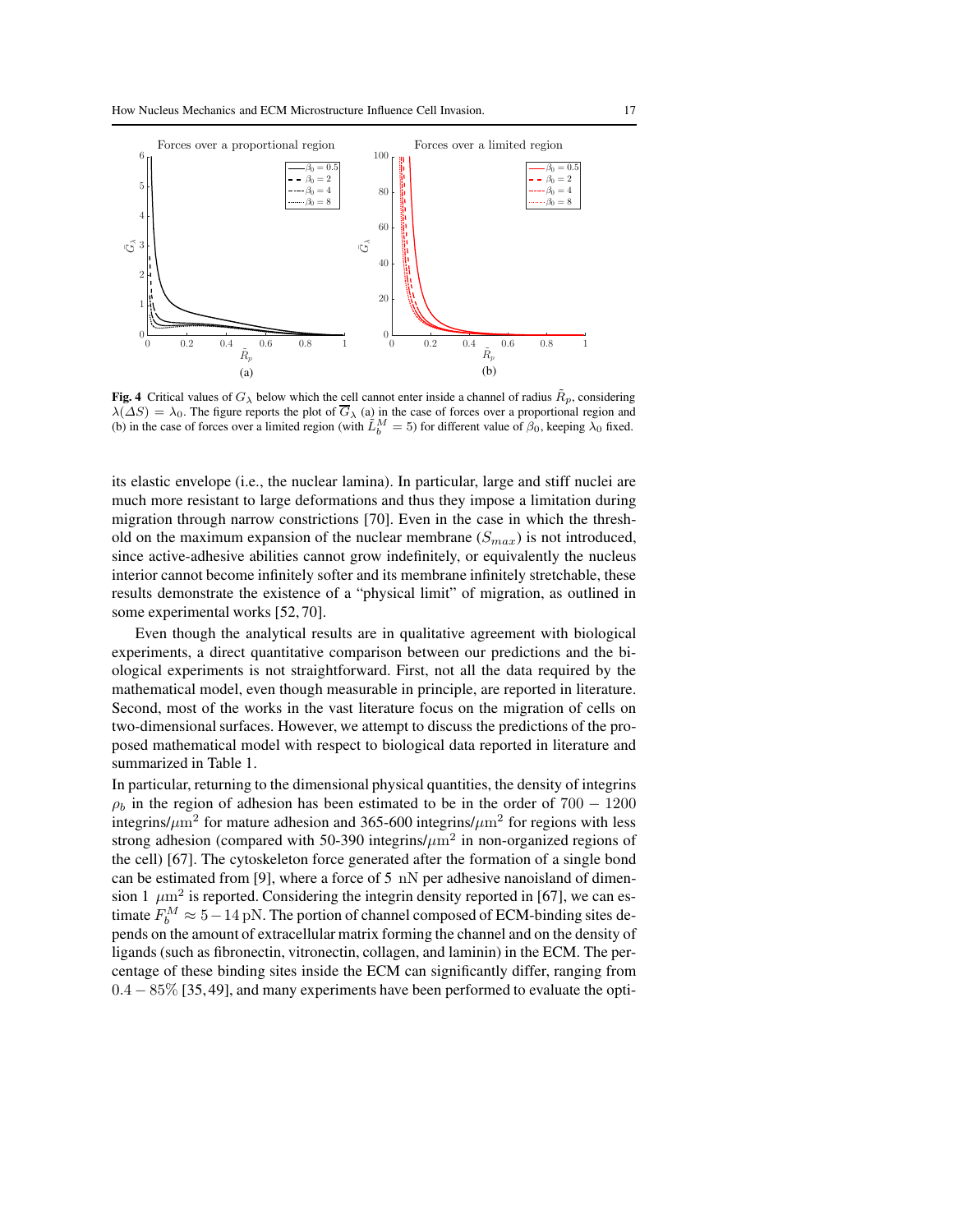| Parameter             | Description                                          | <b>Values</b>                                | Ref.             |
|-----------------------|------------------------------------------------------|----------------------------------------------|------------------|
| $R_n$                 | radius of the undeformed spherical nucleus           | $1.5 - 5 \,\mu m$                            | [11, 12, 37]     |
| $R_c$                 | radius of the undeformed spherical cell              | $15.5 \,\mathrm{\mu m}$                      | [12]             |
| $R_p$                 | radius of the ECM pores                              | $0.5 - 5.5 \,\mu m$                          | [68, 70]         |
| λ                     | nuclear membrane stretch modulus                     | $620 \mathrm{MPa/m}$                         | [10]             |
| $\mu$                 | nucleus shear modulus                                | $0.07 - 10.7$ kPa                            | [12, 26, 27, 37] |
| $\rho_b$              | density of integrins on the cell-ECM contact surface | $365 - 1200$ integrins $/\mu$ m <sup>2</sup> | [67]             |
| $\alpha_{ECM}$        | ligand density                                       | $0.004 - 0.85$                               | [35, 49]         |
| $ \mathbf{F}_{bond} $ | acto-myosin force                                    | $\approx 5-14 \,\mathrm{pN}$                 | [9, 67]          |

Table 1 Biologically meaningful ranges for the parameters of the microscopic model.

mal ligand density in order to favour cell migration, finding an optimal  $\alpha_{ECM} \approx 0.5$ (corresponding to a particular ligand density of 1140 molecules/ $\mu$ m<sup>2</sup>) [9].

The mechanical properties of the nucleus have been estimated from the experimentally measured longitudinal displacements in one direction of a cell with  $R_c = 15.5 \,\mu m$ and a nucleus with  $R_n = 5 \mu m$  when a tensile load is applied, using finite element simulations [12]. The best fit between the numerical simulations and the experimental data leads to the estimation of  $\mu = 10.7 \text{ kPa}$  (elastic modulus of the nucleus  $E = 32 \text{ kPa}$ , assuming an incompressible nucleus. On the other hand, using combined atomic force microscopy the nuclear Young's modulus for adherent fibrosarcoma cells on a glass substrate was measure to range between 0.2 and 2.5 kPa [37], leading to  $\mu \approx 0.07 - 0.83$  kPa (for an incompressible nucleus). This smaller value of nuclear elastic modulus is also consistent with the value derived for chemically isolated nuclei of articular chondrocytes using micropipette aspiration [26], that was reported to be of the order of  $1 \text{ kPa } (\mu = 0.33 \text{ kPa})$ . Intermediate values of nuclear stiffness can be found in [27], where they reported an elastic modulus of  $5.67 - 8.4$  kPa ( $\mu = 1.89 - 2.8$  kPa) for metastatic bladder cancer cell and a Young's modulus of 9.29kPa ( $\mu = 3.1$  kPa) for isolated nuclei of fibroblast-like valve interstitial cell. Furthermore Liu et al. [27] measure a higher Young's modulus of 26.54 kPa ( $\mu = 8.85$  kPa) for nuclei within intact fibroblast-like valve interstitial cells on soft substrates, comparable with the value reported in [12] for intact cells.

The nuclear membrane stretch modulus can be estimated from the micropipette aspiration experiment performed in [10] on swollen and unswollen nuclear envelopes, that leads to an averaged dilation modulus  $K \approx 390 \text{ mN/m}$ . Considering the homogeneous conditions under which the proposed model has been derived, it is possible to compute  $\lambda = K/(2S_0) = 620 \text{ MPa/m}$  for a nucleus of radius  $5 \mu \text{m}$ .

Therefore, using the parameters summarized in Table 1, for a cell characterized by  $R_n = 5 \mu m$  [12, 37], it is possible to estimate  $\beta_0 \approx 0.29 - 44.3$  and, for an optimal ligand fraction of the ECM (i.e  $\alpha_{ECM} = 0.5$ ), we have  $\overline{G}_{\mu} = 0.085 - 120$ , which are in good agreement with the range of values predicted by our mathematical model. In particular, the maximal deformation limit of 10% of the initial undeformed nuclear cross-section reported in [37], considering an averaged elastic modulus for the cell nucleus, corresponds to a  $G_{\mu} = 3.75$  considering forces over a limited region (with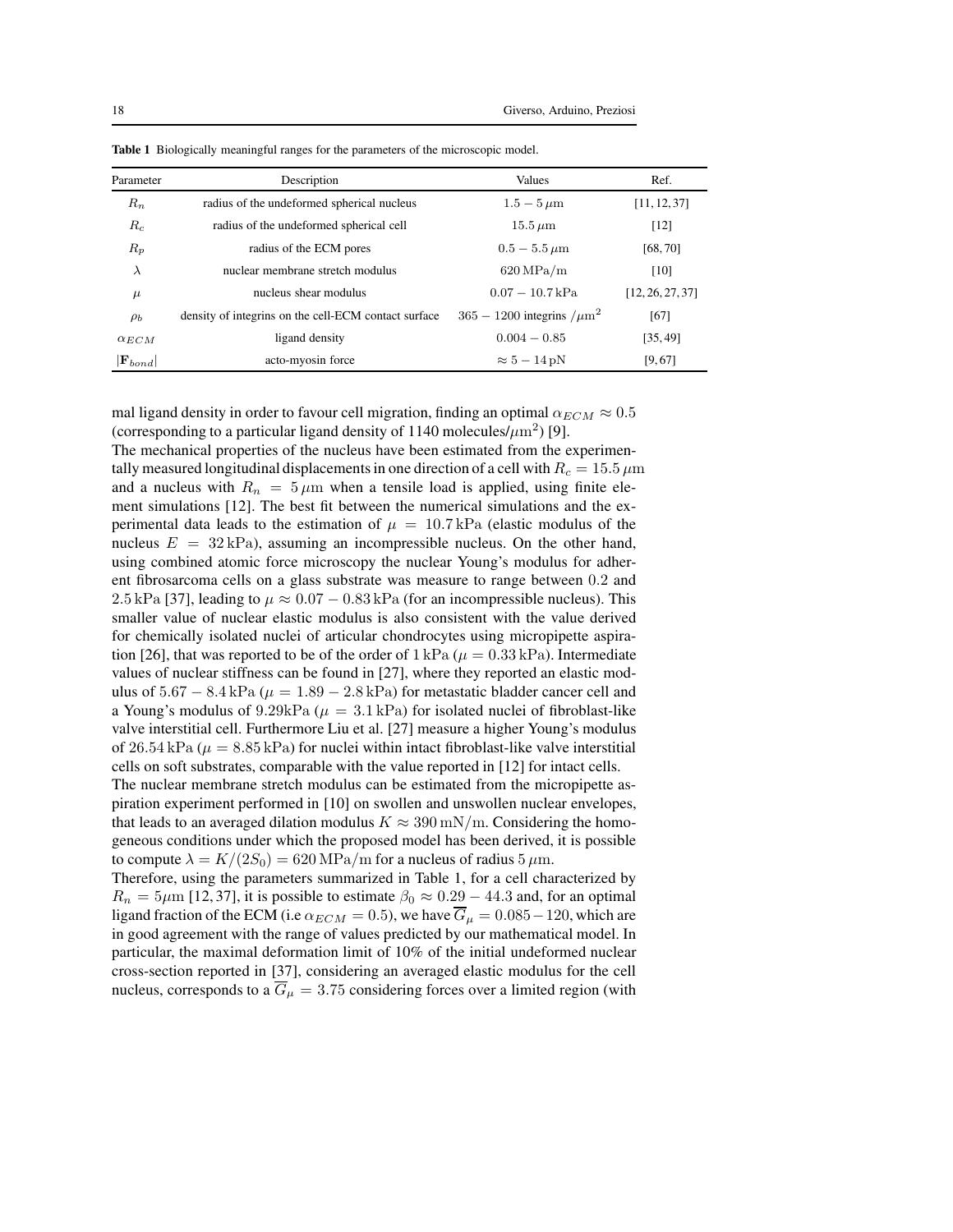$\tilde{L}_b^M = 5$ ), which is in the biological range, whereas it leads to  $\overline{G}_{\mu} = 0.05$  in the case of forces over a proportional region, which is sligthly below the physiological range. Thus a bounded model seems more representative of the real biological conditions. However we remark that this "physical limit" for cell migration has been derived for nuclei experiencing hourglass deformation, whereas for ellipsoidal deformation the maximal deformation limit could be larger.

#### 4 Application to Multicellular Aggregates

The same mechanisms outlined for the case of single cell migration inside an ECM channel also characterize and limit the invasion of multicellular aggregates while growing in dense ECMs [70]. Indeed, the cells at the border of the cellular spheroid try to penetrate the surrounding fiber network, but, whereas their cytoplasm is able to extend into the channels of the ECM as observed for single cells, their nuclei might remain trapped at the border of the aggregate, depending on the geometrical (in particular, the typical pore size of the extracellular network) and mechanical properties of the cells (especially, the stiffness of the cells' nuclei) [70].

In particular, when the spheroid is immersed in an ECM network with a pore size that is not sterically restrictive, the cells at the outer border of the spheroid can invade the surrounding collagenous environment. On the other hand, when the pore size in the collagen network is too small (with respect to the nuclear dimension) and the cells in the multicellular aggregate cannot secrete MMPs, the cells cannot invade the surrounding tissue, since their nuclei remain trapped at the border of the spheroid, even though their cytoplasms tend to protrude into the network.

Starting from this experimental observation, it is clear that the potential segregation of spheroids cannot be accounted for by standard continuum macroscopic models that treat the multicellular aggregate as a simple fluid (viscous or inviscid) and relate the velocity of cells to cell pressure through a sort of Darcy's law with a permeability coefficient that is usually constant or weakly depending on the ECM volume fraction [42, 48, 64], because any cell pressure would lead to penetration of the surrounding porous structures.

Therefore, bearing in mind the analytical results presented in the previous section, we extend the multiphase model proposed in [1] to describe the macroscopic migration and segregation by thick porous structures of multicellular aggregates, taking into account the limitations imposed by the nuclear envelope and its solid interior material.

The cell aggregate is modeled as a mixture of cells, ECM components and interstitial fluid, whose volume fractions are denoted respectively by  $\phi_c$ ,  $\phi_m$ , and  $\phi_\ell$ . In particular, we assume that the cellular population lives in a rigid ECM and behaves like a simple elastic fluid with Cauchy stress tensor

$$
\mathbb{T}_c(\psi) = -\Sigma(\psi) \mathbb{I} = E \frac{1 - \phi_n}{1 - \psi} (\psi - \phi_n)_+ \mathbb{I},\tag{20}
$$

where  $\psi := \phi_c + \phi_m$  denotes the solid volume ratio, E is analogous to the Young's modulus for low compression,  $\phi_n$  is the highest volume ratio below which cells experience no compression, and I is the identity tensor. In principle, one should consider,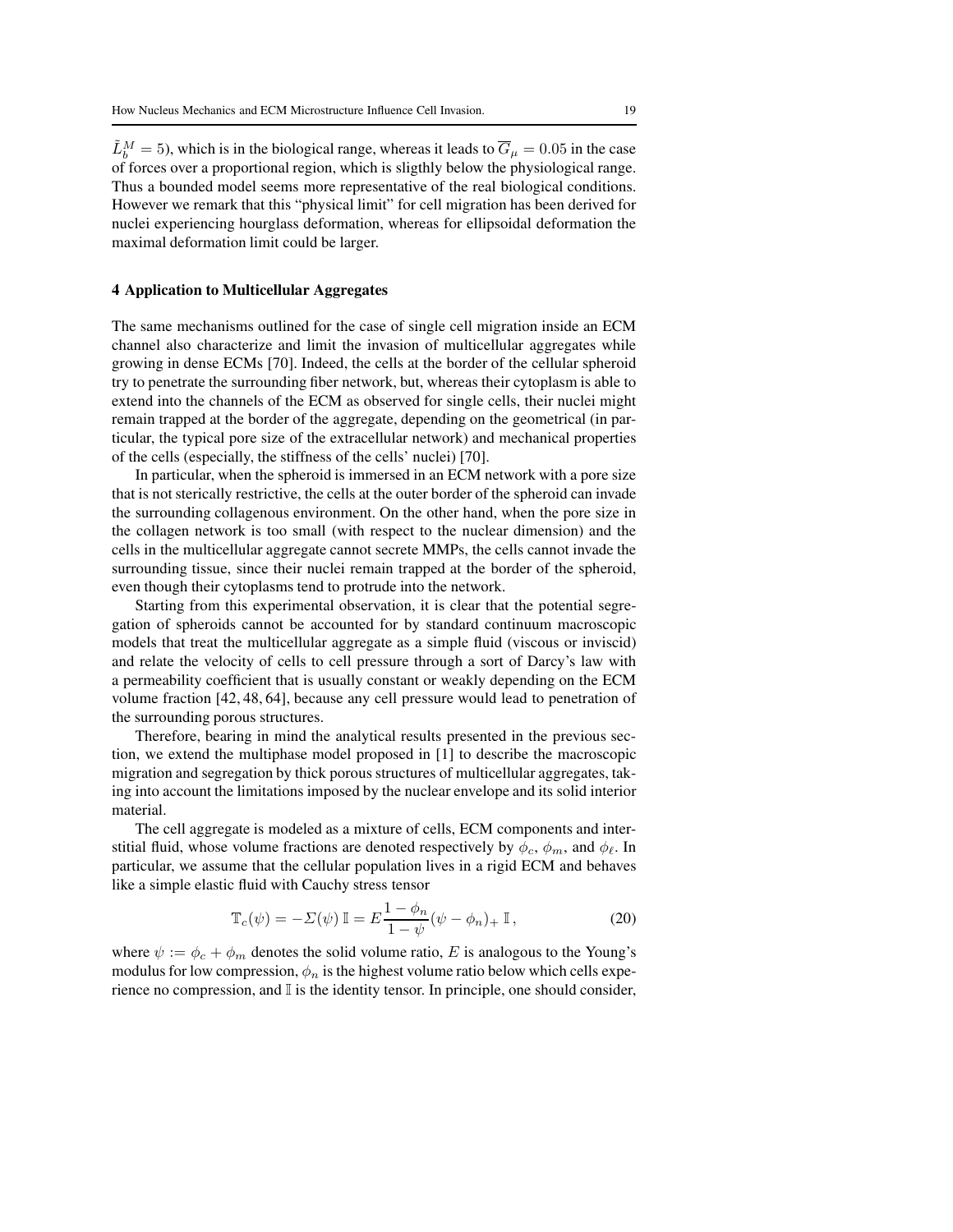beyond this passive contribution to the stress tensor, also an active part that relates to the traction forces that the cells are able to exert by adhering to the ECM and contracting the acto-myosin machinery inside their cytoplasm. However, whereas in the case of single-cell migration the active contribution is generally more significant than the passive pressure exerted by fluid flow, in the case of growing multicellular aggregates we assume that passive forces lead the evolution of the system.

Consistently, it is assumed that the growth of the multicellular aggregate is merely limited by cell-cell compression (i.e., contact inhibition of growth), with nutrients being abundant everywhere. Thus, the cell supply term reads [8]

$$
\Gamma_c = \left[\gamma_c \mathcal{H}_\varepsilon(\psi_0 - \psi) - \delta_c\right] \phi_c, \qquad (21)
$$

where  $\psi_0$  is the threshold value of the solid volume ratio that triggers contact inhibition,  $\gamma_c$  is the duplication rate of cells,  $\delta_c$  is the apoptotic rate and  $\mathcal{H}_{\varepsilon}$  is a continuous mollificator of the Heaviside step function, namely

$$
\mathcal{H}_{\varepsilon}(\psi_0 - \psi) = \begin{cases} 0, & \text{if } \psi \ge \psi_0; \\ (\psi_0 - \psi)/\varepsilon, & \text{if } \psi_0 - \varepsilon \le \psi < \psi_0; \\ 1, & \text{if } \psi < \psi_0 - \varepsilon. \end{cases}
$$
 (22)

In addition, as considered for the single cell, in order to simulate the growth of a multicellular spheroid during MMP-independent migration, the production of matrix degrading enzymes will not be considered. Following [1, 23], it is possible to show that the mass and momentum balance describing the evolution of the mixture and its constituents may be reduced to the single equation

$$
\frac{\partial \phi_c}{\partial t} + \nabla \cdot (\phi_c \Sigma'(\psi) \mathbb{M} \nabla \psi) = \Gamma_c, \qquad (23)
$$

where M is the motility tensor. From the experimental study reported in [70], M cannot be constant but should depend on the pore area of the ECM,  $A<sub>m</sub>$ , and on the force exerted on the cells, that permits the definition of a threshold pore cross-section  $A_0$  below which the migration of cells is forbidden, as described in the previous sections. Referring to [1], the motility tensor can be written in the isotropic case as

$$
\mathbb{M} = M \mathbb{I} = \alpha \frac{\left[A_m - A_0\right]_+}{\left(1 + \frac{A_m - A_0}{A_1}\right)^n} \mathbb{I},\tag{24}
$$

that reduces to the linear motility observed in [70] when  $n = 0$  or  $A_m \rightarrow A_0$ . Since, to the best of our knowledge, no experiments have been performed that help in evaluating neither  $A_1$  (which is related to the existence of an optimal pore crosssection for which a maximal cell motility is observed) nor  $n$ , in the following we assume  $n = 0$ . The dimension of the pore area  $A_m$  for a given volume ratio of ECM  $\phi_m$  can be analytically estimated by assuming that the peptide fibers that constitutes the ECM are locally disposed as a cartesian crystal lattice. This assumption leads to the definition of  $A_m(\phi_m)$  by formally inverting the relation [1]

$$
\phi_m = \frac{3\sqrt{A_m/A_f} + 1}{\left(\sqrt{A_m/A_f} + 1\right)^3},\tag{25}
$$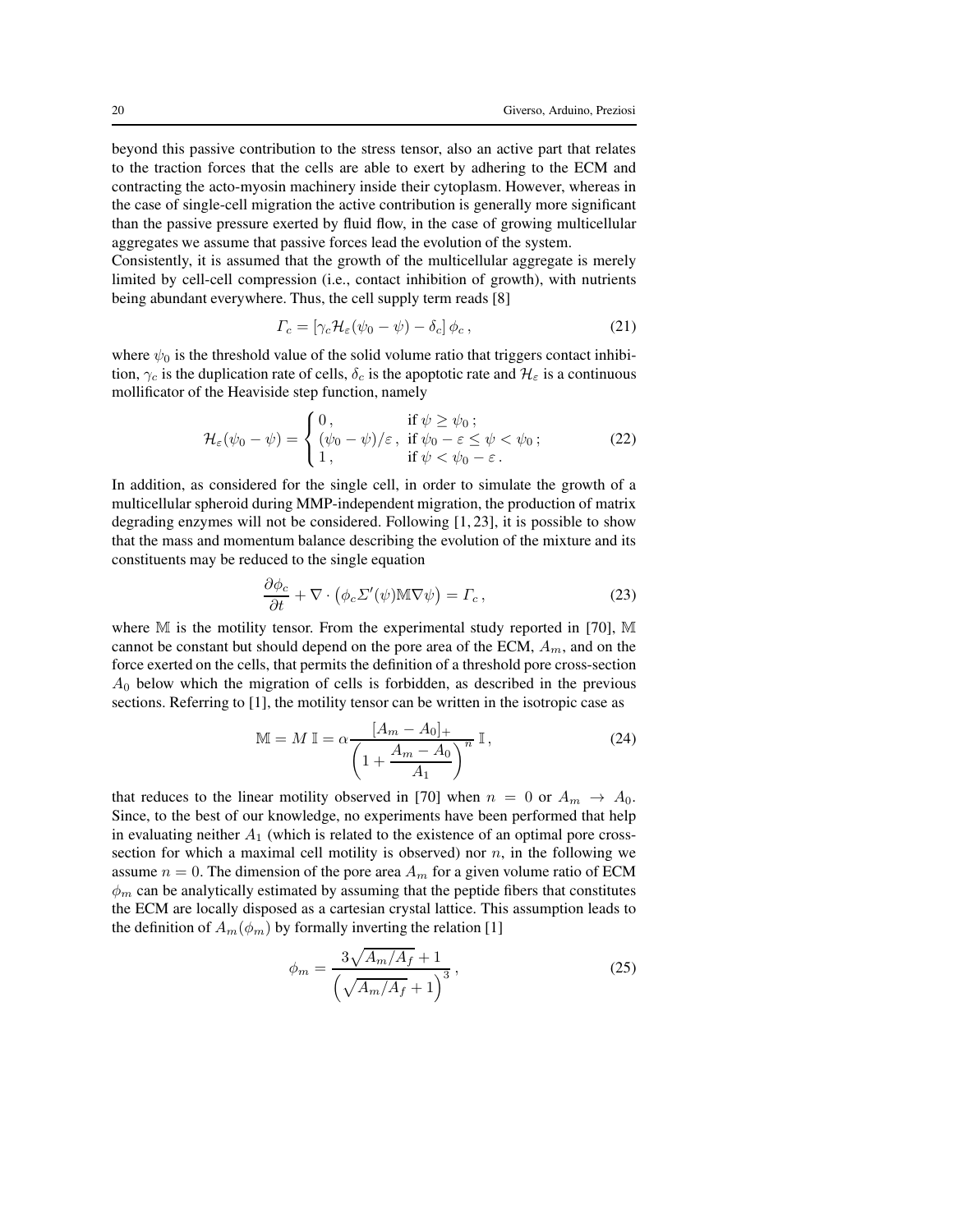where  $A_f$  is the area of the cross-section of a fiber bundle, that is a collection of up to  $50 - 100$  fibrils [4].

The threshold value of  $A_0$  can be obtained by writing down the energetic balance

$$
W_{passive} \ge W_{def} , \qquad (26)
$$

where with respect to (1), the contribution of active forces has been neglected. The reasoning here is that for multicellular aggregates it is reasonable to assume that the force actively exerted by the single cell, attaching and pulling on the ECM fibers, is negligible with respect to the force passively experienced by the cell due to the pressure of all other cells growing in the spheroid.

Despite an assumption of isotropic disposition of the ECM fiber bundle, instead of a tubular organization as in Section 2, we still consider that the deformed nucleus acquires the shape of a prolate ellipsoid, as in the case of a single cell, so that the energy required to deform the nucleus of the cells,  $W_{def}$ , is given by (8). On the other hand, the passive work  $W_{passive}$  can be related to the hydrostatic part of the stress by

$$
\mathcal{W}_{passive} = \frac{1}{3} |\text{tr}\mathbb{T}_c|\pi R_p^2 \Delta L = \Sigma(\psi) A_0 \Delta L. \qquad (27)
$$

Consequently, the energetic balance leads to the definition of the characteristic number  $G_{passive} = \Sigma(\psi)/\mu$  and to the definition of its critical value

$$
\overline{G}_{passive} = \frac{16\pi\beta \left[ \frac{\tilde{R}_p^2}{2} \left( 1 + \frac{\sin^{-1}\left(\sqrt{1 - \tilde{R}_p^6}\right)}{\tilde{R}_p^3 \sqrt{1 - \tilde{R}_p^6}} \right) - 1 \right] + \frac{2}{3} \left( 2\tilde{R}_p^2 + \tilde{R}_p^{-4} - 3 \right)}{\tilde{R}_p^2 \left( 2\tilde{R}_p^{-2} - 1 + \sqrt{1 - \tilde{R}_p^2} \right)}.
$$
\n(28)

Calling  $g(\tilde{R}_p)$  the right-hand-side of eq. (28), the threshold value  $A_0 = \pi (R_n \tilde{R}_p)^2$ can be evaluated by formally inverting the relationship  $g(\tilde{R}_p) = G_{passive}$ , namely

$$
A_0 = \pi \left( R_n g^{-1} \left( G_{passive} \right) \right)^2 \,. \tag{29}
$$

Thus, the threshold value  $A_0$  depends on nucleus stiffness and dimension and on the stress exerted on the cell, or equivalently on the solid volume ratio  $\psi$ . It is worth noting that, whereas the first dependencies are related to the cell nature, which in our simulations will be described by constant parameters, the last one evolves dynamically with the system. For this reason we write  $A_0 = A_0(\psi)$ .

By collecting all the proposed modeling assumptions, and by scaling times with  $1/\gamma_c$ , lengths with  $\sqrt{\alpha A_n E/\gamma_c}$ , where  $A_n = \pi R_n^2$  is the area of the maximum circle of cell nucleus at rest, and stresses with  $E$ , eq. (23) can be written in dimensionless form as

$$
\frac{\partial \phi_c}{\partial \tilde{t}} - \tilde{\nabla} \cdot \left[ \phi_c \left( \tilde{A}(\phi_m) - \tilde{A}_0(\psi) \right)_+ \tilde{\nabla} \tilde{\Sigma}(\psi) \right) = \left[ \mathcal{H}_{\varepsilon}(\psi_0 - \psi) - \tilde{\delta}_c \right] \phi_c, \quad (30)
$$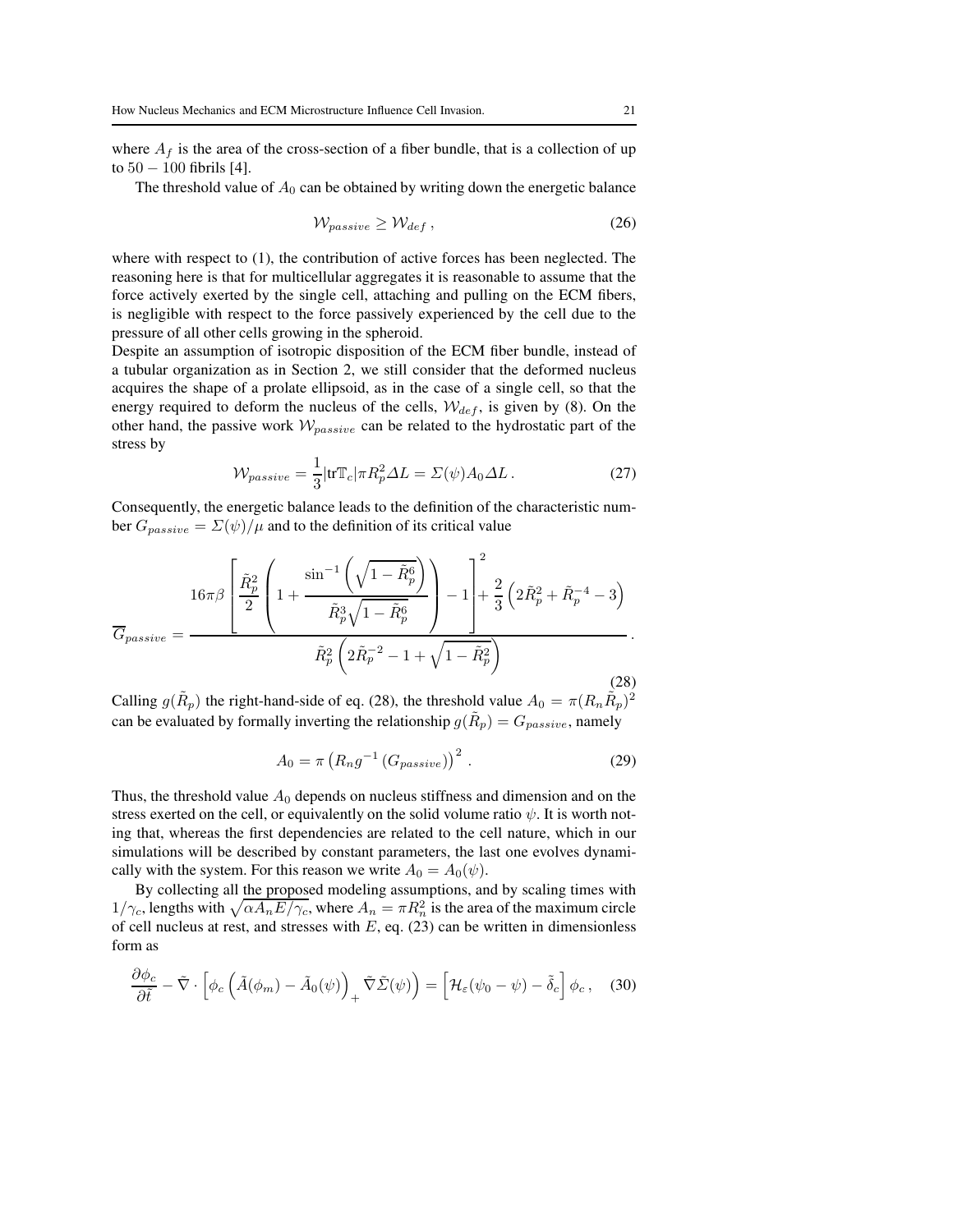

Fig. 5 To each characteristic number  $G_{passive}$  is associated the corresponding maximum volume ratio of ECM that can be crossed for  $\tilde{A}_f = 0.09$  and  $\beta_0 = 0.5, 2, 4$ , and 8.

where the tilde denotes the dimensionless quantities and where

$$
\tilde{A}(\phi_m) = A(\phi_m)/A_n, \qquad \tilde{A}_0(\psi) = A_0(\psi)/A_n = g^{-1}(\tilde{E}\tilde{\Sigma}(\psi))^2.
$$

Thus, the problem only depends on the dimensionless parameters  $\delta_c = \delta_c / \gamma_c$ ,  $\tilde{E} =$  $E/\mu$  and  $\tilde{A}_f = A_f/A_n$  in addition to the already non-dimensional quantities  $\beta$ ,  $\psi_0$ ,  $\phi_n$  and  $\varepsilon$ .

It is interesting to combine the functions  $\tilde{A}_m(\phi_m)$  and  $\tilde{A}_0(\psi)$  in order to find a relation that for any given characteristic number  $G_{passive}$  associates the maximum volume fraction of ECM that can be crossed by the cell aggregate. For the nondimensional parameter  $\tilde{A}_f = 0.09$ , in Fig. 5 this relation is reported for a certain value of  $\beta_0$ . As one would expect, when  $\beta_0$  increases, namely the rigidity of the nuclear lamina increases with respect to the rigidity of the solid nuclear material, the maximum density of ECM that can be crossed by the cellular aggregate with fixed characteristic number decreases.

Figure 6 shows the results obtained by solving eq. (30) on a one-dimensional domain,  $\Omega = [0, 1]$ , divided into two regions: one region, denoted by  $\Omega_m^+$ , characterized by a higher density of ECM,  $\phi_m^+$ , and the other with a lower density,  $\phi_m^-$ . Specifically

$$
\phi_m(\mathbf{x}) = \begin{cases} \phi_m^+, \text{ if } \mathbf{x} \in \Omega_m^+ \\ \phi_m^-, \text{ otherwise} \end{cases}
$$
 (31)

Equation (30) is solved by the finite volume numerical method. It has been chosen due to its capability in handling the degenerate nature of the equation, which can be in each point parabolic or hyperbolic depending on the solution itself. In addition, the finite volume method guarantees that the approximate solution correctly handles mass balance. The results are reported for different values of the non-dimensional parameters  $\beta_0$  and E. When E is the lowest, either because the cell phase has the lowest Young's modulus E or because the nucleus rigidity  $\mu$  is the highest, the cellular aggregate cannot move toward the region with higher density of ECM, where the pores are narrower, and so it remains segregated for all considered values of  $\beta_0$ ,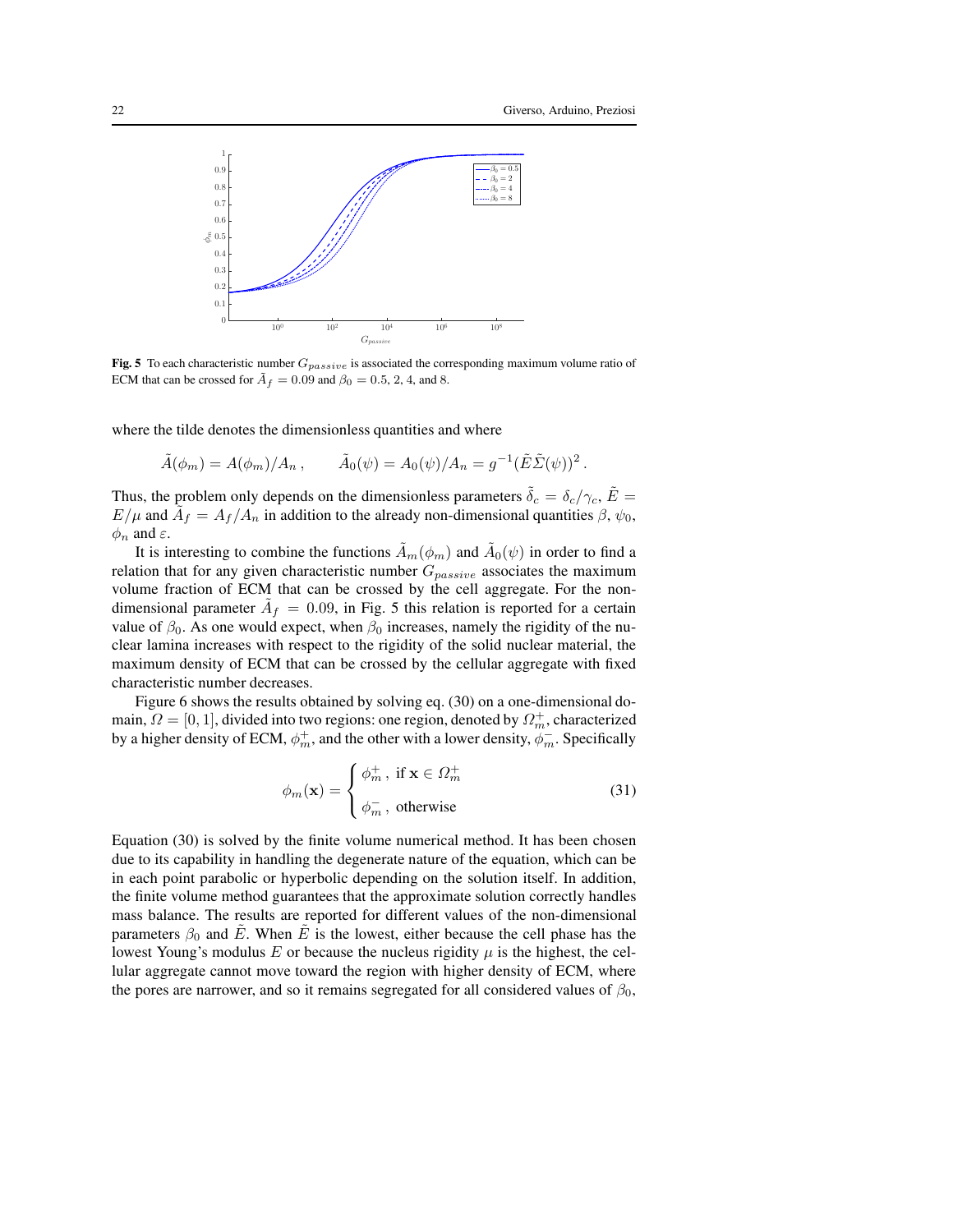



Fig. 6 Solutions of eq. (30) for different combinations of  $\tilde{E}$  and  $\beta_0$  on a one-dimensional domain with ECM distributed according to eq. (31) where  $\Omega_m^+ = [0.3, 1], \phi_m^+ = 0.22$  and  $\phi_m^- = 0.15$ . The parameters are assumed to be  $\tilde{\delta}_c = 1/8$ ,  $\tilde{A}_f = 0.09$ ,  $\psi_0 = 0.7$ ,  $\phi_n = 0.45$  and  $\varepsilon = 0.1$ . Each plot contains the solution at the dimensionless instants  $\tilde{t} = 0, 2, 4, 6, 7, 8$ , and 8.55.

independently on how elastic is the nuclear membrane. In the case  $\tilde{E} = 3$ , the cell aggregate is segregated or not accordingly to  $\beta_0$ . Precisely, when the nuclear envelope is more elastic ( $\beta_0 = 0.5, 2$ ) the aggregate can invade the region with thicker ECM, whereas this is not possible in case of a more rigid envelope ( $\beta_0 = 8$ ). Finally, for an extremely elastic cell phase ( $\tilde{E} = 30$ ), or equivalently for a very low nuclear rigidity, the cellular aggregate can penetrate the thickest ECM region for all considered values of  $\beta_0$ . It is also worth noting that as the value of  $\beta_0$  increases the velocity of the aggregate expansion decreases.

As done for the single cell model, we here discuss the choices of the parameter values with respect to the biological data at the macroscopic scale. The literature based estimations of these parameters are collected in Table 2. The cell stress-free volume ratio and the contact inhibition volume ratio strongly depend on the tissue considered. From the range of the maximum ECM fiber volume fraction (0.006−0.4) and the maximum cell volume fraction  $(0.4 - 0.85)$  reported by Jain et al. [31], it is possible to estimate the contact inhibition volume ratio  $0.406 \leq \psi_0 < 1$ . Then, the stress-free volume ratio  $\phi_n$  should be less than the cell volume fraction that triggers contact inhibition, i.e.,  $\phi_n < \psi_0 - \phi_m$ . Thus, the values set in the simulations presented in Fig. 6 ( $\phi_m = 0.15, 0.22, \psi_0 = 0.7, \phi_n = 0.45$ ) perfectly lie within the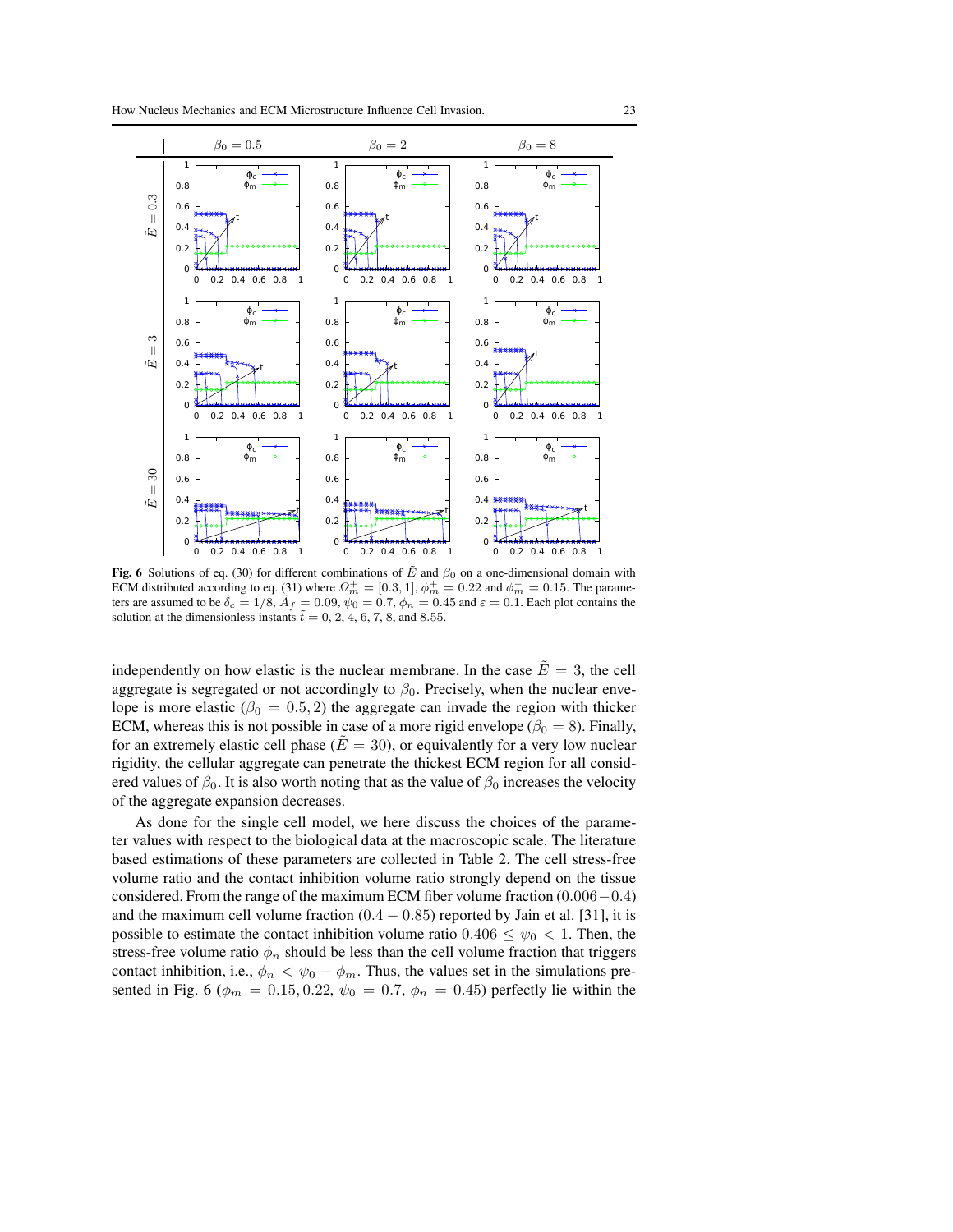| Parameter  | Description                              | Values                               | Ref.     |
|------------|------------------------------------------|--------------------------------------|----------|
| $\phi_n$   | stress-free volume ratio                 | $\phi_n < \psi_0 - \phi_m$           | $[-]$    |
| $\psi_0$   | contact inibition threshold volume ratio | $0.406 - 1$                          | [31]     |
| $\gamma_c$ | cell duplication rate                    | $0.38 - 1.6$ days <sup>-1</sup>      | [8]      |
| $\delta_c$ | cell apoptotic rate                      | $\sim 0.1$ days <sup>-1</sup>        | [8]      |
| $\alpha$   | motility parameter                       | $\sim 0.0051~({\rm Pa\cdot s})^{-1}$ | See text |
| E          | cell aggregate Young's Modulus           | $130 - 5000$ Pa                      | [46]     |
| $A_f$      | area of fibre bundle cross-section       | $0.78 - 132 \text{ }\mu\text{m}^2$   | [36, 55] |

Table 2 Biologically meaningful ranges for the parameters of the macroscopic model.

biological range.

The motility parameter  $\alpha$  can be estimated from eq. (24), equating the motility M to the permeability K and considering  $n = 0$ . By assuming fiber bundles with circular cross-section and radius equal to 1  $\mu$ m [36, 55] and considering  $\phi_m = 0.2$ , the inversion of eq. (25) leads to  $A_m \simeq 20 \text{ }\mu\text{m}^2$ . In [70], it is reported that isolated cells can migrate across pores with dimension equal to 10% of the original nucleus cross-section, so referring to the range of values of  $R_n$  reported in Table 1, we infer  $A_0 = 0.71 - 7.85 \,\mathrm{\mu m^2}$ . Finally, in accordance with the estimation of the permeability  $K \simeq 10^{-13} \text{m}^2 \text{ (Pa·s)}^{-1}$  [45], we obtain  $\alpha \simeq 0.005 - 0.008 (\text{Pa·s})^{-1}$ . The Young's modulus of the cell phase reported in [46] shows a wide variance depending on the considered tissue (for normal mammary gland E lies in the range  $130 - 200$ Pa, whereas for an average tumor it lies in the range 3000− 5000 Pa). The biological measurement of the aggregate Young's modulus combined with the shear modulus of the cell nucleus (see Table 1) gives a range for  $\tilde{E} \approx 0.0012 - 71.5$ ) that perfectly includes the range set in the numerical simulations in Fig. 6.

#### 5 Discussion and Conclusions

This work moves a step towards the definition of a theoretical and numerical tool able to analyze the role of nuclear stiffness along with cell active-adhesive abilities and stress condition on the migratory process of single cells and multicellular spheroids inside three dimensional extracellular environments. Treating the nucleus as an elastic solid surrounded by an elastic membrane, we identified an energy-based criterium for cells' ability to squeeze inside constrictions in 3D ECM. The criterium is given both in the case of a single cell entering inside a cylindrical channel and in the case of a multicellular aggregates moving inside a regular extracellular environment.

The energy balance criterium leads to the definition of the dimensionless numbers  $G_{\mu}$  and  $G_{passive}$ , which represent the ratios between either active-adhesive properties of the cell, when the nucleus is actively pulled inside the channel (as in the single cell case), or a measure of the passive stress exerted on the cell, when the nucleus is forced inside the surrounding environment (for instance, when cells at the border of a multicellular aggregate are pushed by growth through the ECM surrounding it),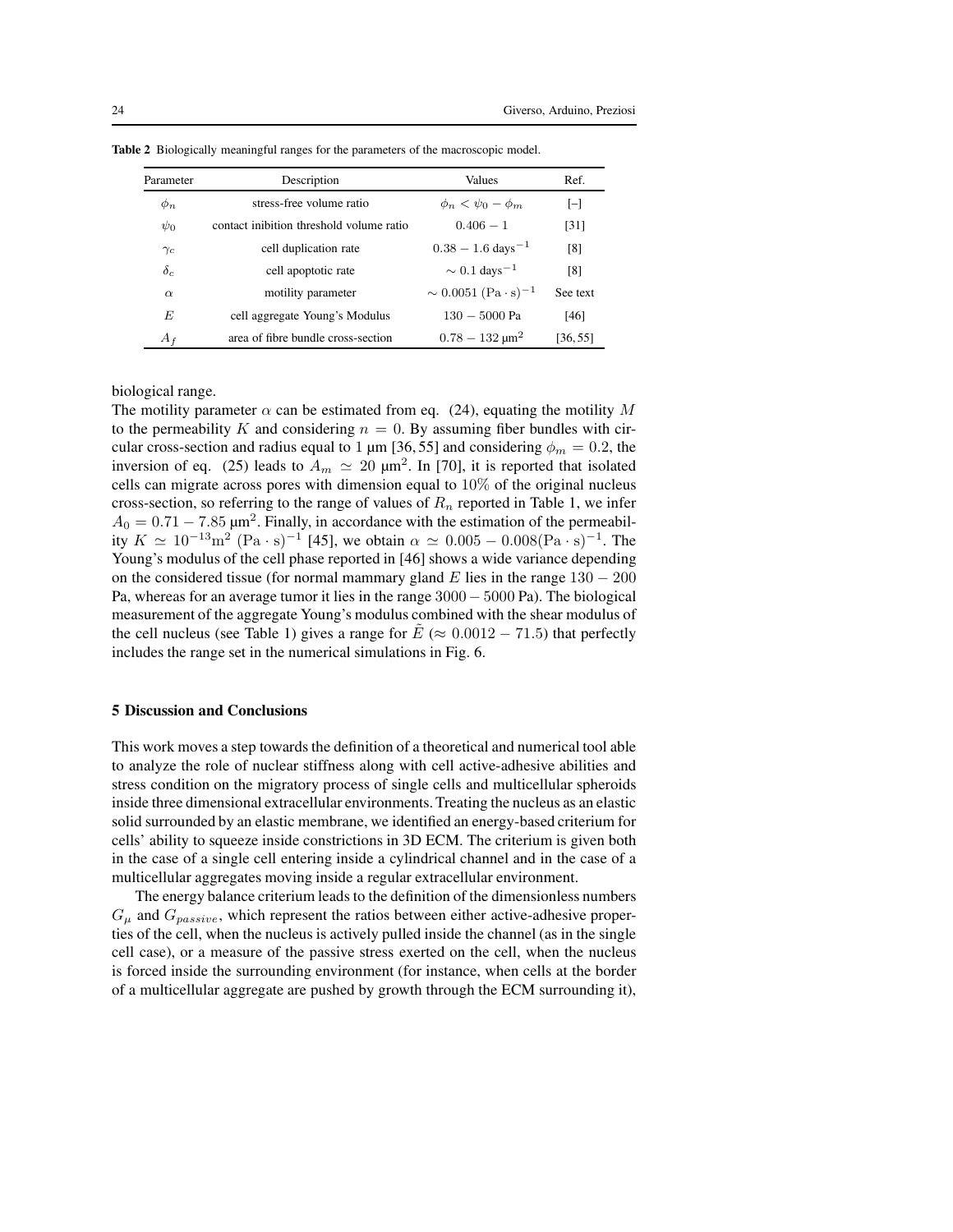and the mechanical properties of the nuclear interior. At the cell scale, the model provides the relation that these characteristic numbers should satisfy in order to have cells entering a channel of a given radius, during MMP-inhibited migration, depending on the size of the nucleus and the ratio of the mechanical properties of the nuclear membrane over the ones of the inner solid material. Therefore, knowing either the active (i.e., the capability of the cell to express adhesion molecules and to actively generate sufficiently strong traction forces) or passive forces acting on the cell and the geometrical (i.e., the size) and mechanical (i.e., the stiffness) properties of the cell nucleus, it is possible to derive the minimum channel size that can be penetrated by the cell. Furthermore, by embedding the energy criterium inside the equations that describe the macroscopic evolution of a multicellular aggregate, it is possible to numerically simulate situations in which cell aggregates and growing tumors, in the absence of MMP secretion, can be compartmentalized by the surrounding thick extracellular matrix with a sufficiently low pore dimension. Thus, this work proves that nuclear stiffness and nuclear envelope stretchability, along with ECM microstructure, play an important role in cells' migration inside 3D environments and it shows that a too stiff nucleus or a non-stretchable nuclear membrane would nullify any attempt of the cell to squeeze through channels and network gaps narrower than the nucleus dimension, both in the case of single cell and multicellular invasion, in accordance with biological experiments [11,51,70,71]. Indeed, reduced levels of the nuclear envelope proteins lamins A/C, which is one of the determinants of nuclear stiffness, results in significantly faster passage of a cell through narrow constrictions during active and passive migration [11]. Furthermore, given the recent biological finding [30] that a variety of human cancers have altered lamin expression, the proposed model could be a useful tool in studying how changes in nuclear stiffness and stretchability, related to alterations in nuclear body's and envelope's structure and composition, may limit tumor invasion and metastasis formation, promoting the compartmentalization of cancer cell invasion or slowing down their migration through dense tissues or other confined spaces.

However, the model has been derived under some simplifications, that can possibly be dropped. At the macroscopic scale, the passive criterium obtained for multicellular aggregate motion should be extended in order to incorporate the active response of cells to stress and external stimuli. At the cell scale, it would be important to consider the dynamics of cell migration, including all the steps of the deformation and of the active force generation processes, possibly considering more complex geometries of the deformed nucleus (e.g., hourglass deformed nucleus [70]), the ECM response to stress and eventually more realistic constitutive laws representing the cytoplasm and nucleus. In particular, the model is derived assuming incompressibility of the nuclear material, in accordance with [37, 63], whereas the nuclear Poisson's ratio may vary between 0.3-0.5 [62]. Thus, future development of the model should consider the compressibility of the nuclear component. Instead, considering the viscous behavior of the cell nucleus [10, 12, 26], given the typical time scales required for deformation and relaxation, will not provide a real breakthrough in the present research.

Finally, the active-adhesive abilities of the cell, as well as its mechanical properties, can be possibly related to the mechanisms occurring at the smaller scale, such as the expression and activation of integrins, the cytoskeletal mechanics, the chromatin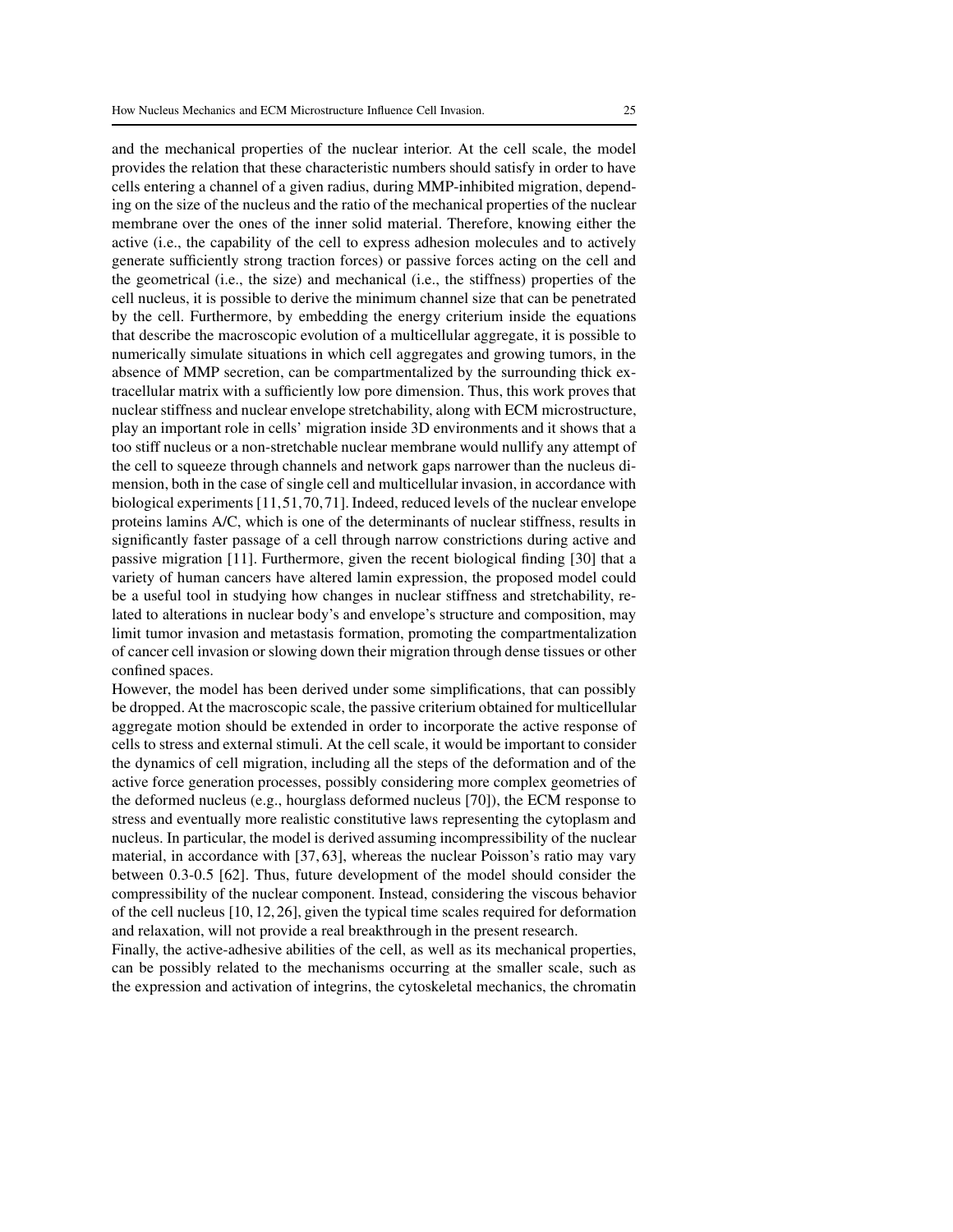mechanical response and the expression of lamins in the nuclear lamina, possibly supported by biological tests. In particular, elucidation of the mechanisms by which adhesions form and disassemble in time and space, possibly considering integrins' clustering and their non-homogeneous distribution inside the cell membrane [9, 67], might give a deeper insight on the whole dynamic phenomenon. Furthermore it was experimentally observed the existence, at the microscopic scale, of a critical ligand density (i.e., critical inter-ligand spacing) essential for stable assembly of focal adhesions [7, 44] and a minimum area of integrin-ligand clusters required for active force generation [9]. These thresholds are not constant, but they dynamically evolve, resulting from an equilibrium between pathways controlling adhesive force, cytoskeletal tension, and the structural linkage that transmits these forces [9]. Finally, it was recently observed that the relation between the force generated and the dimension of the focal adhesion region is neither constant nor linear [9], thus future work should consider the non-linear relation between the active traction force and the adhesive region estimated from experiments.

In spite of all possible developments, the energetic framework presented in this work is able to estimate the critical value of the pore size representing the "physical limit of migration" [70] that can be used in tumor growth models to predict their evolution and invasive potential in thick regions of ECM. In this respect, the proposed model might foster our understanding on pharmacological or biological approaches that can reduce tumor metastatic capabilities by inhibiting nuclear deformation and altering the transmigration of cancer cells.

#### References

- 1. A. Arduino, L. Preziosi. *A multiphase model of tumour segregation in situ by a heterogeneous extracellular matrix*. Int. J. Nonlinear Mech. 75: 22 – 30 (2015).
- 2. E.M. Balzer, Z. Tong, C.D. Paul, W.C. Hung, K.M. Stroka, A.E. Boggs, S.S. Martin, K. Konstantopoulos. *Physical confinement alters tumor cell adhesion and migration phenotypes.* FASEB J. 26(10):4045 – 4056 (2012).
- 3. C. Beadle, M.C. Assanah, P. Monzo, R. Vallee, S.S. Rosenfeld, P. Canoll. *The role of myosin II in glioma invasion of the brain*. Mol. Biol. Cell. 19: 3357 – 3368 (2008).
- 4. D.E. Birk, R.L. Trelstad. *Extracellular compartments in matrix morphogenesis: collagen fibril, bundle, and lamellar formation by corneal fibroblast.* J. Cell Biol. 99: 2024 – 2033 (1984).
- 5. V. te Boekhorst, L. Preziosi, P. Friedl. *Plastiticy of cell migration in vivo and in silico.* Annu. Rev. Cell Dev. Biol. 32: 491 – 526 (2016).
- 6. J.L. Broers, E.A. Peeters, H.J. Kuijpers, J. Endert, C.V. Bouten, C.W. Oomens, F.P. Baaijens, F.C. Ramaekers. *Decreased mechanical stiffness in LMNA-/-cells is caused by defective nucleo-cytoskeletal integrity: implications for the development of laminopathies.* Hum. Mol. Genet. 13: 2567 – 2580  $(2004)$
- 7. E.A. Cavalcanti-Adam, T. Volberg, A. Micoulet, H. Kessler, B. Geiger and J.P. Spatz. *Cell Spreading and Focal Adhesion Dynamics Are Regulated by Spacing of Integrin Ligands.* Biophys. J. 92: 2964 – 2974 (2007).
- 8. M.A.J. Chaplain, L. Graziano, L. Preziosi. *Mathematical modelling of the loss of tissue compression responsiveness and its role in solid tumour development.* Math. Med. Biol. 23: 197 – 229 (2006).
- 9. S.R. Coyer, A. Singh, D.W. Dumbauld, D.A. Calderwood, S.W. Craig, E. Delamarche, A.J. García. *Nanopatterning reveals an ECM area threshold for focal adhesion assembly and force transmission that is regulated by integrin activation and cytoskeleton tension.* J. Cell. Sci. 125 (Pt 21): 5110 – 5123 (2012).
- 10. K.N. Dahl, S.M. Kahn, K.L. Wilson and D.E. Discher. *The nuclear envelope lamina network has elasticity and a compressibility limit suggestive of a molecular shock absorber.* J. Cell Sci. 117: 4779 – 4786 (2004).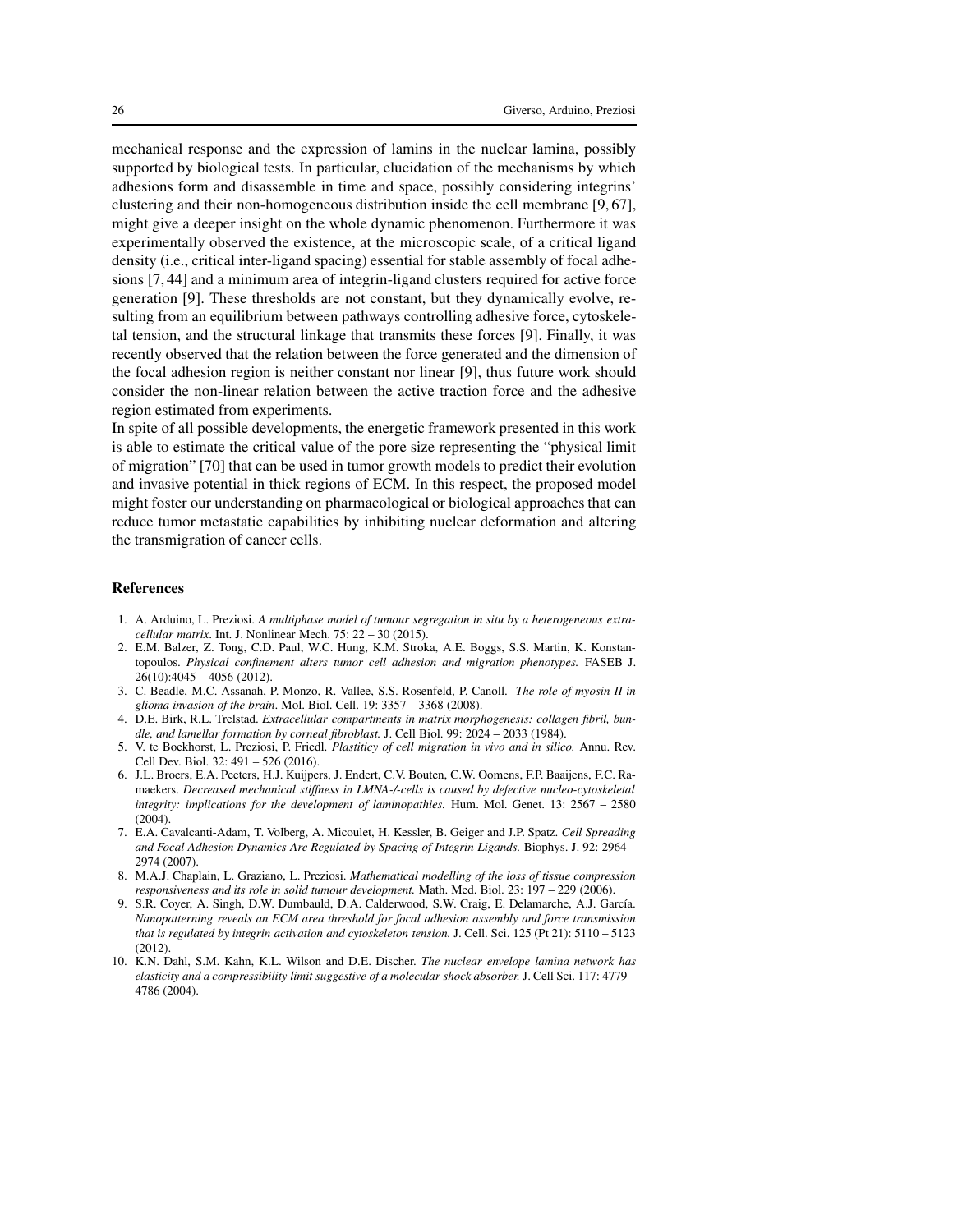- 11. P.M. Davidson, C. Denais, M.C. Bakshi, J. Lammerding *Nuclear deformability constitutes a ratelimiting step during cell migration in 3-D environments*. Cell. Mol. Bioeng. 7(3): 293 – 306 (2014).
- 12. S. Deguchi, M. Yano, K. Hashimoto, H. Fukamachi, S. Washio, K. Tsujioka. *Assessment of the mechanical properties of the nucleus inside a spherical endothelial cell based on microtensile testing.* J. Mech. Mater. Struct. 2(6): 1087 – 1102 (2007).
- 13. E.A. Evans, R. Waugh, L. Melnik *Elastic area compressibility modulus of red cell membrane.* Biophys. J. 16: 585 – 595 (1976).
- 14. G.R. Fedorchak, A. Kaminski, J. Lammerding. *Cellular mechanosensing: getting to the nucleus of it all.* Prog. Biophys. Mol. Biol. 115: 76 – 92 (2014).
- 15. P. Friedl, E.B. Brocker. *The biology of cell locomotion within three-dimensional extracellular matrix*. Cell. Mol. Life Sci. 57 (1): 41 – 64 (2000).
- 16. P. Friedl, E. Sahai, S. Weiss, K.M. Yamada. *New dimensions in cell migration.* Nat. Rev. Mol. Cell Biol. 13(11):743 – 747 (2012).
- 17. P. Friedl, K. Wolf. *Tumour-cell invasion and migration: diversity and escape mechanisms*. Nat. Rev. Cancer. 3 (5): 362 – 374 (2003).
- 18. P. Friedl, K. Wolf. *Plasticity of cell migration: a multiscale tuning model.* J. Cell Biol. 188(1): 11 19 (2010).
- 19. P. Friedl, K, Wolf, J. Lammerding. *Nuclear mechanics during cell migration*. Curr. Opin. Cell. Biol.  $23$  (1):  $55 - 64$  (2011).
- 20. Y. Fu, L.K. Chin, T. Bourouina, A.Q. Liu, A.M. VanDongen. *Nuclear deformation during breast cancer cell transmigration.* Lab Chip. 12(19): 3774 – 3778 (2012).
- 21. G. Gerlitz, M. Bustin. *The role of chromatin structure in cell migration*. Trends Cell. Biol. 21 (1):  $6 - 11$  (2011).
- 22. C. Giverso C, A. Grillo, L. Preziosi. *Influence of nucleus deformability on cell entry into cylindrical structures*. Biomech. Model Mechanobiol. 13(3): 481 – 502 (2014).
- 23. C. Giverso, M. Scianna, A. Grillo. *Growing avascular tumours as elasto-plastic bodies by the theory of evolving natural configurations.* Mech. Re. Commun. 68: 31 – 39 (2015).
- 24. F. Graner, J. A. Glazier. *Simulation of biological cell sorting using a two-dimensional extended potts model*. Phys. Rev. Let. 69: 2013 – 2016 (1992).
- 25. J. Guck, F. Lautenschläger, S. Paschke, M. Beil. *Critical review: cellular mechanobiology and amoeboid migration*. Integr. Biol. 2: 575 – 583 (2010).
- 26. F. Guilak, J.R. Tedrow, and R. Burgkart. *Viscoelastic Properties of the Cell Nucleus.* Biochem. Biophys. Res. Commun. 269, 781 – 786 (2000).
- 27. H. Liu, J. Wen, Y. Xiao, J. Liu, S. Hopyan, M. Radisic, C.A. Simmons, and Y. Sun. *In Situ Mechanical Characterization of the Cell Nucleus by Atomic Force Microscopy.* ACS Nano 8(4): 3821 – 3828 (2014).
- 28. T. Harada, J. Swift, J. Irianto, J.W. Shin, K.R. Spinler, A. Athirasala, R. Diegmiller, P.C. Dingal, I.L. Ivanovska, D.E. Discher. *Nuclear lamin stiffness is a barrier to 3D migration, but softness can limit survival.* J. Cell. Biol. 204: 669 – 682 (2014).
- 29. W. Helfrick. *Elastic properties of lipid bilayers: theory and possible experiments*. Z. Naturforsch. 28(11): 693 – 703 (1973).
- 30. C.Y. Ho, J. Lammerding. *Lamins at a glance.* J. Cell Sci. 125(Pt 9): 2087 2093 (2012).
- 31. R.K. Jain. *Transport of Molecules in the Tumor Interstitium: A Review.* Cancer Res. 47: 3039 3051 (1987).
- 32. W.C. Hung, S.H.Chen, C.D. Paul, K.M. Stroka, Y.C. Lo, J.T. Yang, K. Konstantopoulos. *Distinct signaling mechanisms regulate migration in unconfined versus confined spaces.* J. Cell Biol. 202(5): 807 – 824 (2013).
- 33. P. Isermann, J. Lammerding. *Nuclear Mechanics and Mechanotransduction in Health and Disease*. Curr. Biol. 23(24): R1113 – R1121 (2013).
- 34. A. Kaufmann, F. Heinemann, M. Radmacher, R. Stick. *Amphibian oocyte nuclei expressing lamin A with the progeria mutation E145K exhibit an increased elastic modulus.* Nucleus 2: 310 – 319 (2011).
- 35. M-C Kim, D.M. Neal, R.D. Kamm, H.H. Asada. *Dynamic modeling of cell migration and spreading behaviors on fibronectin coated planar substrates and micropatterned geometries.* PLoS Comput. Biol. 9(2): e1002926 (2013).
- 36. Y. Komai, T. Ushiki. *Three-dimensional organization of collagen fibrils in the human cornea and sclera.* Investig. Ophthalmol. Vis. Sci. 32(8): 2244 – 2258 (1991).
- 37. M. Krause, J. Te Riet, K. Wolf. *Probing the compressibility of tumor cell nuclei by combined atomic force-confocal microscopy.* Phys. Biol. 10(6): 065002 (2013).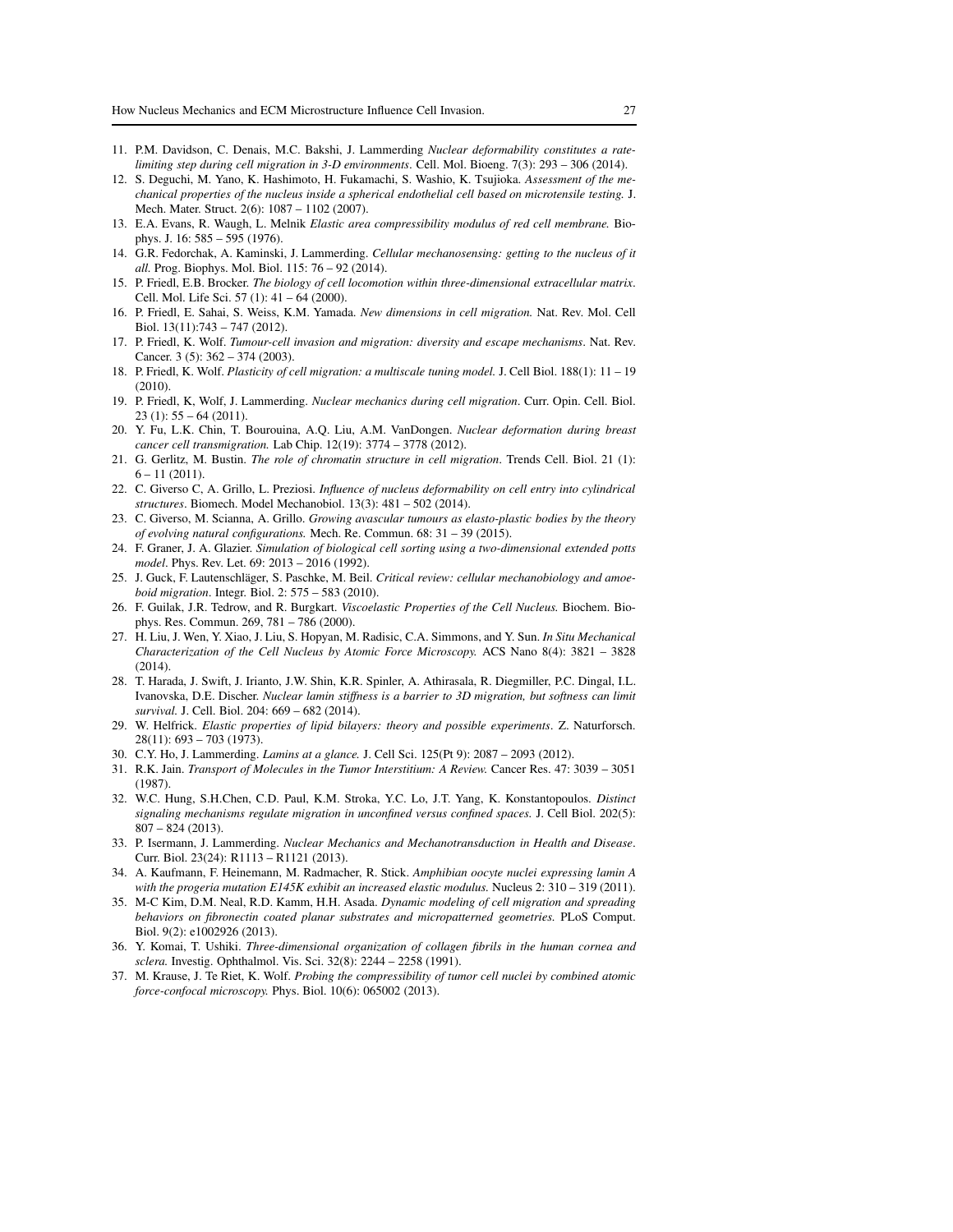- 38. M. Krause, K. Wolf *Cancer cell migration in 3D tissue: Negotiating space by proteolysis and nuclear deformability.* Cell Adhes. Migr. 9(5): 357 – 366 (2015).
- 39. J. Lammerding, L.G. Fong, J.Y. Ji, K. Reue, C.L. Stewart, S.G. Young, R.T. Lee. *Lamins A and C but not lamin B1 regulate nuclear mechanics.* J. Biol. Chem. 281: 25768 – 25780 (2006).
- 40. F. Lautenschl¨ager, S. Paschke, S. Schinkinger, A. Bruel, M. Beil, J. Guck. *The regulatory role of cell mechanics for migration of differentiating myeloid cells*. PNAS 106 (37): 15696 – 15701 (2009).
- 41. M.L. Lombardi, L. Lammerding. *Keeping the LINC: the importance of nucleocytoskeletal coupling in intracellular force transmission and cellular function.* Biochem. Soc. Trans. 39: 1729 – 1734 (2011).
- 42. J.S Lowengrub, H.B Frieboes, F. Jin, Y.L Chuang, X. Li, P. Macklin, S.M. Wise, V. Cristini. *Nonlinear modelling of cancer: bridging the gap between cells and tumours*. Nonlinearity. 23: R1 – R91 (2010).
- 43. E. Makhija, D.S. Jokhun, G.V. Shivashankar. *Nuclear deformability and telomere dynamics are regulated by cell geometric constraints.* PNAS 13(1): E32 – E40 (2015).
- 44. S.P. Massia and J.A. Hubbell. *An RGD spacing of 440 nm is sufficient for integrin* α<sup>v</sup> − β3*-mediated fibroblast spreading and 140 nm for focal contact and stress fiber formation.* J. Cell Biol. 114 (5): 1089 – 1100 (1991).
- 45. P.A. Netti, R.K. Jain. *Interstitial transport in solid tumours.* in Cancer Modelling and Simulation, L. Preziosi, Ed., CRC-Press - Chapman Hall, Boca Raton (2003).
- 46. M.J. Paszek, et al. *Tensional homeostasis and the malignant phenotype.* Cancer Cell. 8: 241 254 (2005).
- 47. R.J. Petrie, K.M. Yamada. *At the leading edge of three-dimensional cell migration.* J. Cell Sci. 125(Pt 24): 5917 – 5926 (2012).
- 48. L. Preziosi, A. Tosin. *Multiphase and multiscale trends in cancer modelling*. Math. Model. Nat. Phenom.  $4(3)$ :  $1 - 11$  (2009).
- 49. P. Rajagopalan, W.A. Marganski, X.Q. Brown, J.Y. Wong. *Direct comparison of the spread area, contractility, and migration of balb/c 3T3 fibroblasts adhered to fibronectin- and RGD-modified substrata.* Biophys. J. 87(4): 2818 – 2827 (2004).
- 50. A.J. Ribeiro, P. Khanna, A. Sukumar, C. Dong, K.N. Dahl. *Nuclear stiffening inhibits migration of invasive melanoma cells.* Cell Mol. Bioeng. 7(4): 544 – 551 (2014).
- 51. C.G. Rolli, T. Seufferlein, R. Kemkemer, J.P. Spatz. *Impact of tumor cell cytoskeleton organization on invasiveness and migration: A microchannel-based approach*. PLos ONE. 5 (1): e8726 (2010).
- 52. A.C. Rowat, J. Lammerding, H. Herrmann, U. Aebi. *Towards an integrated understanding of the structure and mechanics of the cell nucleus.* BioEssays 30: 226 – 236 (2008).
- 53. F. Sabeh, R. Shimizu-Hirota, S.J. Weiss. *Protease-dependent versus -independent cancer cell invasion programs: three-dimensional amoeboid movement revisited*. J. Cell. Biol. 185 (1): 11 – 19 (2009).
- 54. E. Sahai. *Illuminating the metastatic process*. Nat. Rev. Cancer. 7 (10): 737 749 (2007).
- 55. I.S. Saidi, S.L. Jacques, F.K. Tittel. *Mie and Rayleigh modeling of visible-light scattering in neonatal skin.* Appl. Opt. 34(31): 7410 – 7418 (1995).
- 56. M. Schoumacher, R.D. Goldman, D. Louvard, and D.M. Vignjevic. *Actin, microtubules, and vimentin intermediate filaments cooperate for elongation of invadopodia.* J. Cell Biol. 189: 541 – 556 (2010).
- 57. J. Shankar, A. Messenberg, J. Chan, T.M. Underhill, L.J. Foster, and I.R. Nabi. *Pseudopodial actin dynamics control epithelial-mesenchymal transition in metastatic cancer cells.* Cancer Res. 70: 3780 – 3790 (2010).
- 58. L.M. Shaw. *Tumor Cell Invasion Assays*. In: Cell Migration: Developmental Methods and Protocols vol. 294, J-L Guan Ed., Humana Press: 97 – 105 (2005).
- 59. R. Skalak, A. Tozeren, R.P. Zarda, S. Chien. *Strain energy function of red blood cell membrane*. Biophys. J. 13: 245 – 264 (1973).
- 60. Z.C. Tu, Z.C. Ou-Yang. *Geometric theory on the elasticity of bio-membranes*. J. Phys. A: Math. Gen. 37: 11407 – 11429 (2004).
- 61. Z.C. Tu, Z.C. Ou-Yang. *Elastic theory of low-dimensional continua and its applications in bio- and nano-structures*. J. Comput. Theor. Nanosci. 5: 422 – 448 (2008).
- 62. R. Vargas-Pinto, H. Gong, A. Vahabikashi and M. Johnson. *The effect of the endothelial cell cortex on atomic force microscopy measurements.* Biophys. J. 105: 300 – 309 (2013).
- 63. A. Vaziri, H. Lee, and M.R. Kaazempur Mofrad, *Deformation of the cell nucleus under indentation: mechanics and mechanisms.* J. Mater. Res. 21: 2126 – 2135 (2006).
- 64. C. Verdier, J. Etienne, A. Duperray, L. Preziosi. *Review: Rheological properties of biological materials*. C. R. Phys. 10(8): 790 – 811 (2009).
- 65. M. Versaevel, T. Grevesse, S. Gabriele. *Spatial coordination between cell and nuclear shape within micropatterned endothelial cells*. Nature Comm. 3: 671 (2012).